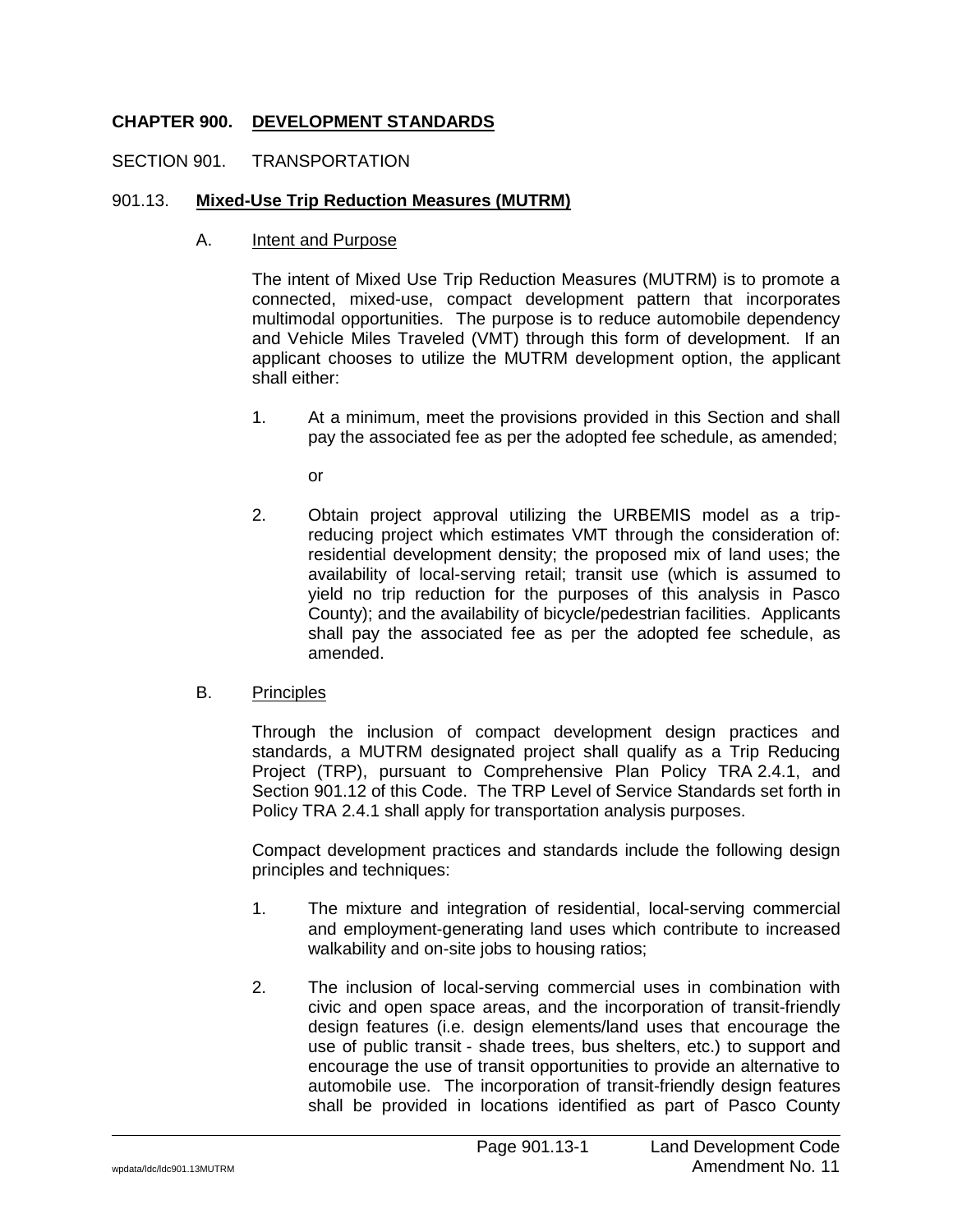Metropolitan Planning Organization's Long Range Transportation Plan's (LRTP) Transit Needs Plan, and in other locations as deemed necessary through project review;

- 3. The use of complete streets characterized by an interconnected street system that prioritizes pedestrian and bicycle movement through the incorporation of roadway standards for compact development as specified in Chapter 19 of the FDOT "*Manual of Uniform Minimum Standards for Design, Construction, and Maintenance for Streets and Highways*," and the associated cross-sections, with a revised minimum street planting width of 10 feet, or eight (8) feet with a root containment system. See Figures 901.13-1 through 901.13-7 of this Code;
- 4. The ease of pedestrian walkability as determined by block sizes, and the establishment of a comprehensive pedestrian network of sidewalks, bikeways and trails throughout;
- 5. Use of compact development forms including: the placement of buildings close to the street; on street parking; parking lots located to the rear of buildings; wide and shaded sidewalks and trails; and street furnishings. Minimum density (units/acre) or intensity requirements shall also be included to ensure compact development.

# C. Applicability

This section shall apply to any development project wishing to qualify as a TRP for purposes of Transportation Analysis pursuant to Comprehensive Plan Policy TRA 2.4.1 and this Code, Section 901.12, or opting to qualify for an adopted mobility fee reduction (as applied to the Compact Development Area only) even if a higher Vehicle to Capacity Ratio (a less stringent standard) is not sought. Such projects shall be designated as a MUTRM Project. All projects wishing to apply MUTRM standards must do so by submitting an MPUD (Master Planned Unit Development) rezoning request for the project.

Projects that contain approved phases prior to the project's designation as a MUTRM project shall have two (2) options:

Option #1 - Elect to exclude those previously approved phases from designation as being a portion of the overall MUTRM Project and be exempt from the provisions of this Section; or

Option #2 - Elect to include those previously approved phases within the overall MUTRM Project and as combined meet all requirements of this Section, including the calculation of required Compact Development Area (CDA) acreage, based upon the combined project acreage.

Unless otherwise specified in Section 901.13, all MUTRM projects shall comply with the standards set forth in this Code.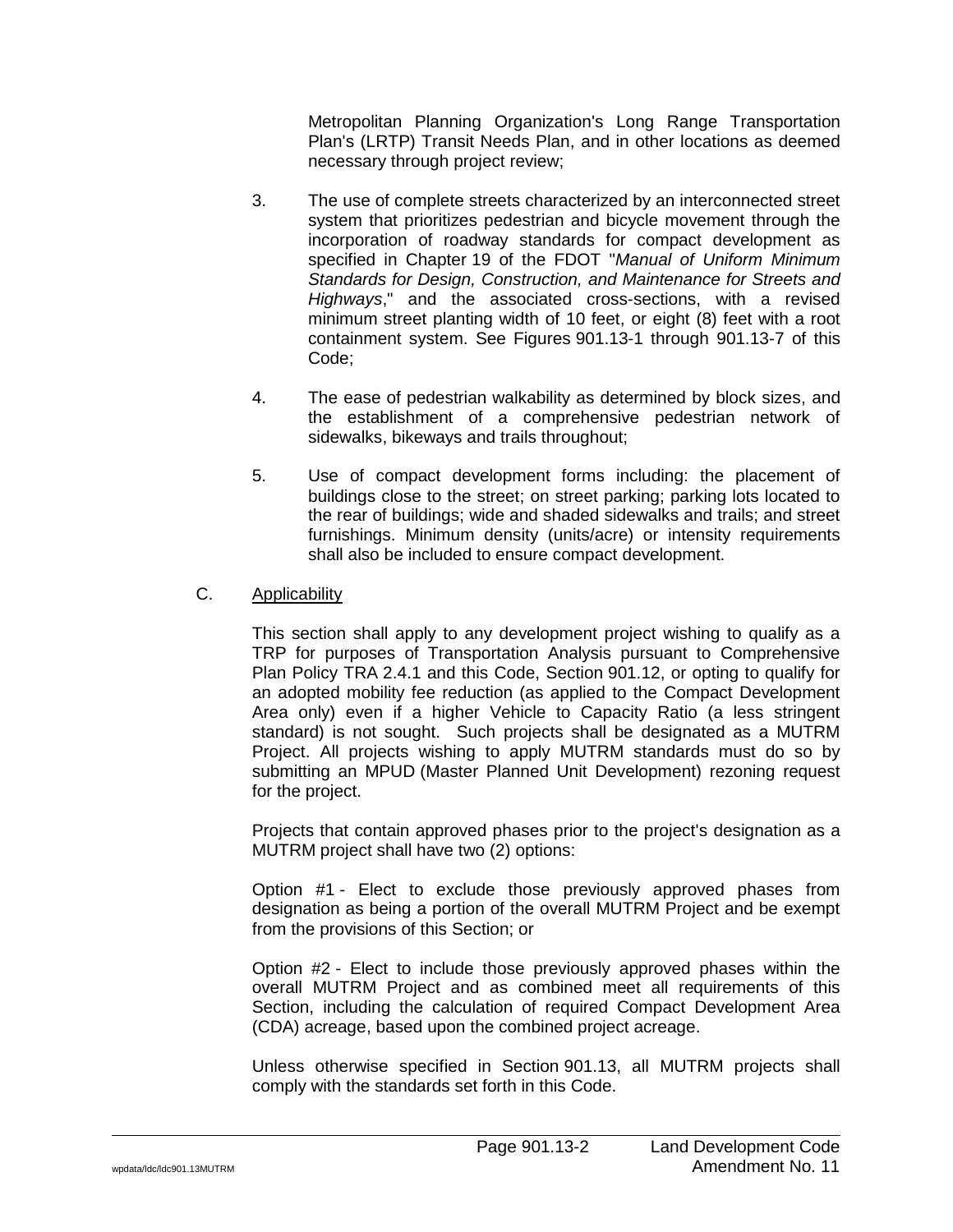# D. MUTRM Project Components

A MUTRM project shall contain at least one qualifying Compact Development Area (see Section 901.13.D.1) and may contain non-CDA area(s) (see Section 901.13.D.2). Each individual CDA shall contain at least one Neighborhood Center (see Section 901.13.D.3) located approximately onehalf (½) mile from an adjacent neighborhood center.

- 1. Compact Development Area (CDA)
	- a. Description

A CDA is a specifically designated area in which established development standards shall apply. These standards shall ensure the area functions as a walkable place, as determined by area, street dimensions, block sizes, and the inclusion of a comprehensive pedestrian network of sidewalks, bikeways and/or trails in accordance with this Section, and the inclusion of one or more Neighborhood Centers. Individual CDA's shall effectively be ¼-mile radius in size to promote walkability. Whereas not all site conditions promote an exact ¼-mile radius for development, it is understood that some required CDA areas might fall beyond that dimension. However, to meet the intent of walkability, this excess area shall be minimized. CDA development standards are addressed in Section 901.13.E.1.

b. Minimum Project Area Requirements

A MUTRM project's net residential upland acres represent that portion of the project's total developable area that will be used for residential and/or nonresidential development that is not attributed to employment-generating uses in association with Section 901.13.D.1.c. The following summary outlines the associated terminology and calculations for the purposes of Section 901.13:

Total Developable Area equals:

the entire project area, minus wetlands and the associated required buffers, minus areas proposed for preservation or mitigation.

(Note: Proposed stormwater management features, such as wet or dry retention areas shall not be deducted to determine this area calculation.)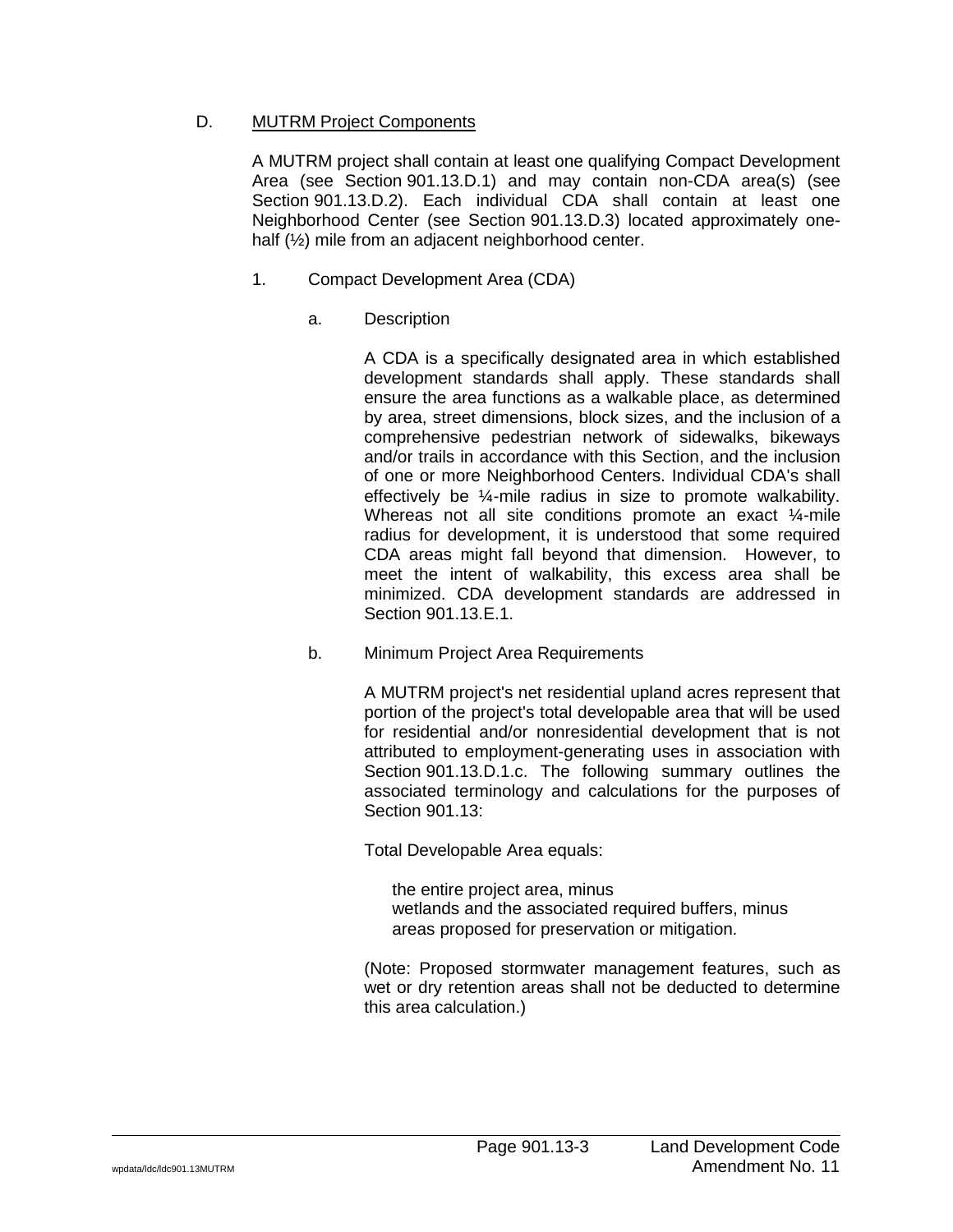Net Residential Upland Acres equals:

the total developable area, minus if applicable, non-residential developable acreage attributed to employment-generating uses, minus a 25% reduction for roadway network.

In accordance with Section 901.13.E.1.a.(6), development projects shall provide a minimum of fifty percent (50%) of that project's net residential upland acres, in CDA form.

The total required CDA acreage for a MUTRM project may be located in one or more designated CDAs. However, no individual CDA may be less than ten (10) net upland acres. If a project is less than ten (10) net upland acres, 100% of the project must meet the CDA requirements.

The total required CDA acreage for a MUTRM project may be reduced through the provision of on-site employment in accordance with Section 901.13.D.1.c. However, in no case shall these reductions permit the total required CDA acreage to fall below 30% of the net residential upland acres.

c. Reduction Credits for On-Site Employment

The total CDA minimum area requirements for a MUTRM project, as specified in Section 901.13.D.1.b., shall be reduced based upon the on-site inclusion of commercial, office, or industrial development proposed within the MUTRM Project. Required CDA area shall be reduced in accordance with the following schedule:

| <b>Land Use</b>      | <b>Percent Credit</b> |
|----------------------|-----------------------|
| Commercial           | .50%                  |
| Office or Industrial | 150%                  |

Explanation: For every one (1) acre of office or industrial land use proposed, the project required total CDA area shall be reduced by one and one-half  $(1\frac{1}{2})$  acre  $(1 \text{ acre } x \text{ 150\%})$ . For every one (1) acre of commercial land use proposed, the total project required CDA area shall be reduced by one-half  $(\frac{1}{2})$ acre (1 acre x 50%).

In order to qualify for CDA reduction credit, on-site employment uses shall provide vehicular, bicycle, and pedestrian connections directly to residential portions of the MUTRM project in order to minimize the need to use external roadways. To meet the intent of connectivity and receive the reduction credit, an applicant may provide bicycle and pedestrian access, and no vehicular connections to residential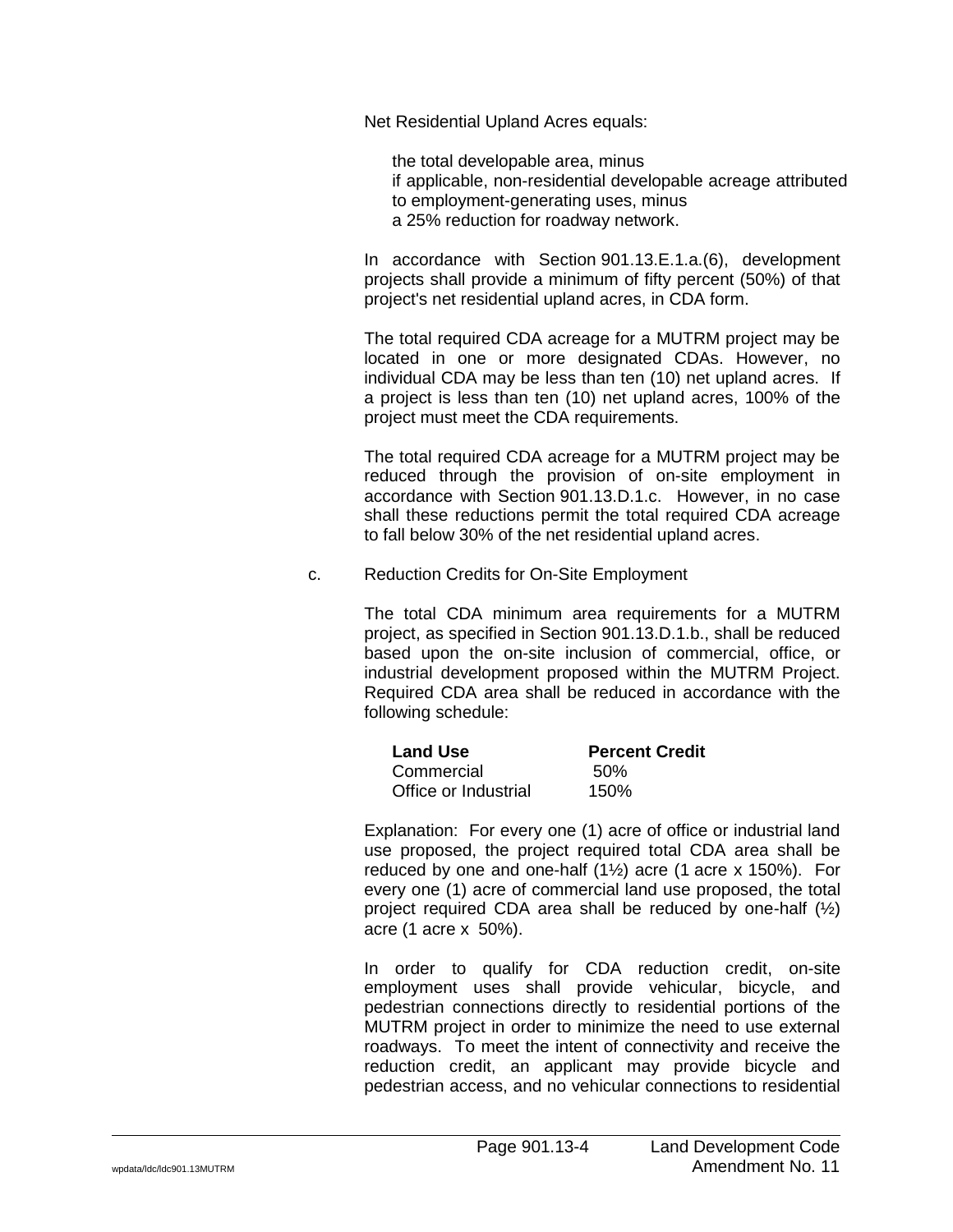portions of the MUTRM project if such uses are obstructed by natural features.

2. Non-Compact Development Area (Non-CDA)

A non-CDA is that portion of a MUTRM project that is not developed as a qualifying CDA. Non-CDA development standards are addressed in Section 901.13.E.2.

3. Neighborhood Center

A Neighborhood Center is a designated area comprising the minimum required park area as per Section 901.13.E.1.a.(3), and some combination of the following, in accordance with Section 901.13.E.1.a.(6):

- local-serving commercial/retail uses;
- office;
- civic/public-serving land use (e.g., public school, library, civic or cultural assembly building, place of worship, or other similar recreational, educational, or public/semi-public use);

Transit-friendly design features (i.e. design elements/land uses that encourage the use of public transit - shade trees, bus shelters, etc.) to support and encourage the use of existing and future transit opportunities to provide an alternative to automobile use shall be used. Neighborhood Centers are addressed in Section 901.13.E.1.a.(8). The incorporation of transit-friendly design features shall be provided in locations identified as part of the LRTP's Transit Needs Plan and in other locations as deemed necessary through project review.

- E. Development Standards
	- 1. Standards for Compact Development Areas

Areas proposed as CDAs shall be delineated on a MUTRM Master Plan and the associated Neighborhood Plan(s). All CDAs shall comply with the following development practices and standards.

- a. Development Pattern
	- (1) Block Structure

All CDA's shall be arranged in compact interconnected block patterns, which may be rectilinear, curvilinear, or organic in form, and shall comply with the following standards: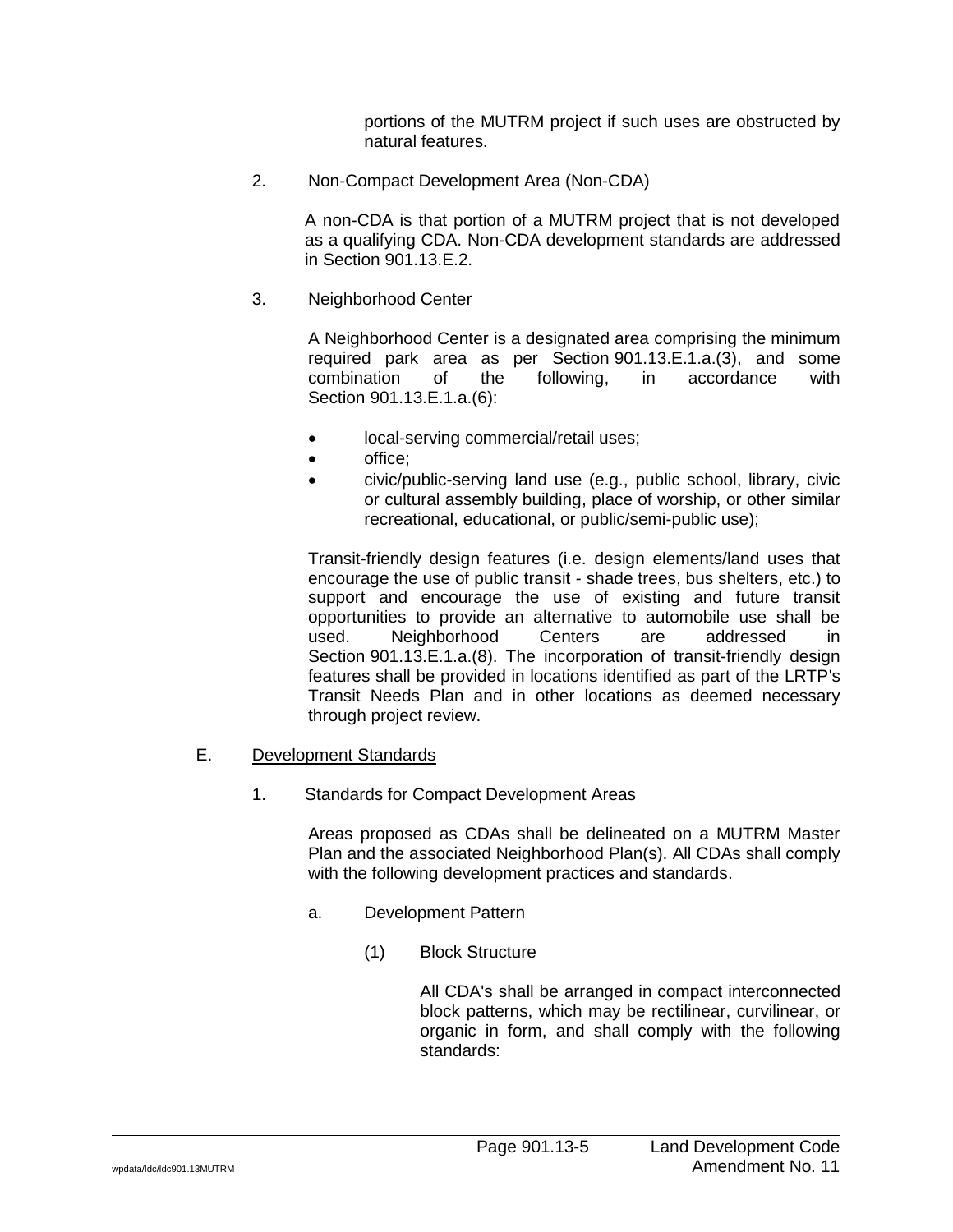- (a) Blocks shall have an average perimeter not to exceed 1 ,320 feet , measured at the property/ right -of -way line of surrounding streets , mid block pedestrian passages [which shall be a minimum of fifteen (15') feet in width] or mews , but not including alleys , cul -de -sacs and closes , shall be included within a block for perimeter measurement purposes. However , only one mid -block pedestrian passage or one mew per block may be used for the purpose of defining block size. In no instance shall any block exceed a perimeter of 1 ,500 feet (except as provided in Section 901.13.E.1.a.(1)(b) , below). If greater than 50% of the area of a block is located within the CDA , the entirety of that block shall be included in calculating the perimeter average.
- (b) Exceptions to the block perimeter requirements may be approved administratively in order to accommodate non -residential uses and natural wetland preservation areas. Lots at the edge of a neighborhood adjacent to wetlands , ponds , upland conservation areas , energy transmission corridors , are not required to be included in the block perimeter average calculation.

If proposed lots are located at the edge of an existing development with a pedestrian connection , or within proximity to a pedestrian amenity or destination , a pedestrian connection shall be provided.

If the average block perimeter requirement cannot be met for reasons other than those listed in the standards above, a five percent (5%) variation may be administratively approved by the County Administrator or designee. Exceptions to block perimeter requirements are not intended to grant relief from any other compact development design practice or standard as specified herein. Also , exceptions to block perimeter requirements are not intended to grant relief by applying to ponds lakes. , and other stormwater management features , unless that feature is located adjacent to an existing wetland system into which it directly discharges (i.e. , internal ponds and lakes for the purpose of creating waterfront properties shall not be accepted as a

Page 901.13 -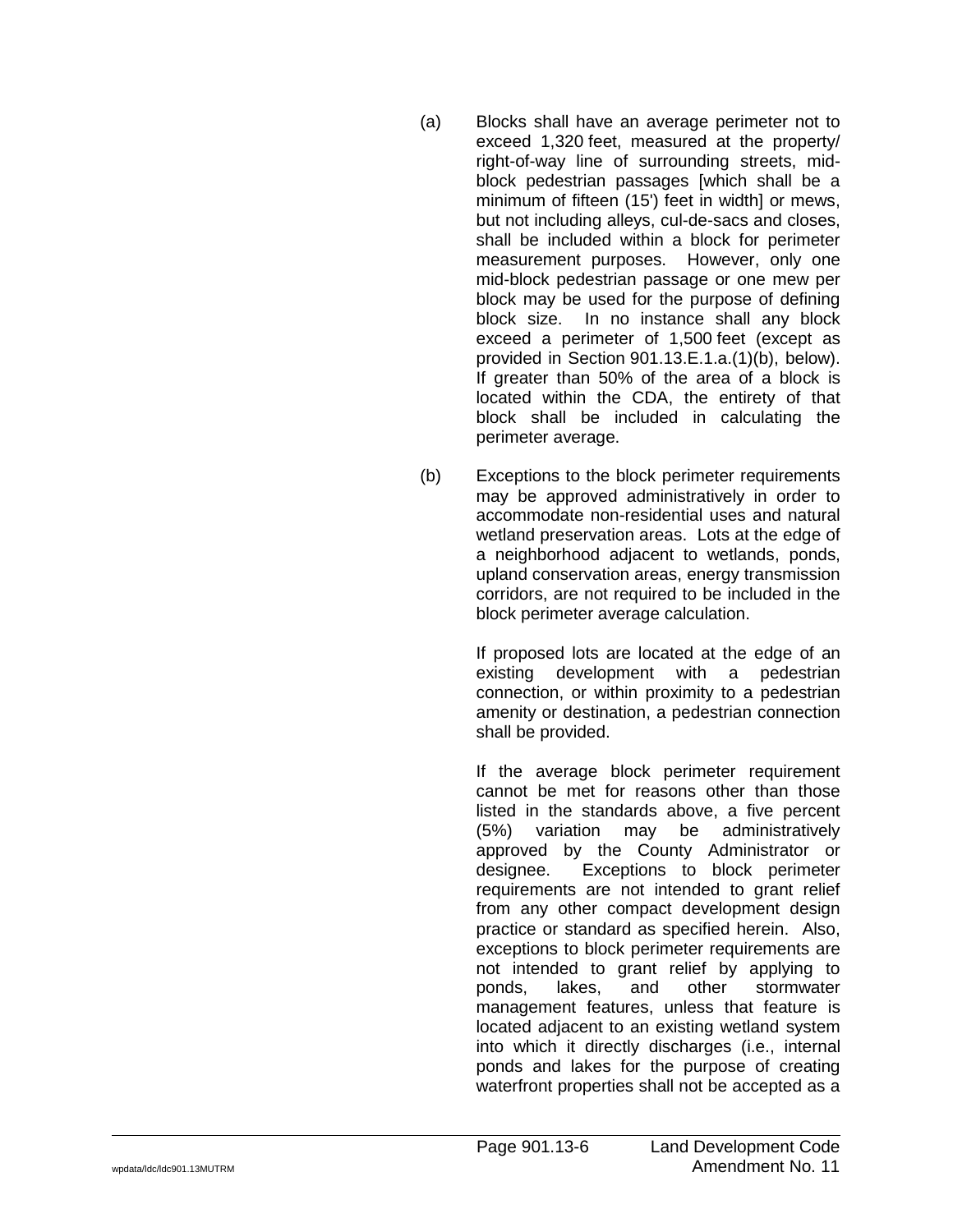valid reason to deviate from the required block perimeter requirements.

(c) Block Depth

All blocks within CDA's that abut non-compact development areas shall have a minimum depth of 200 feet to provide for ease of transition between CDA and non-CDA areas.

(d) Street Connectivity

Streets shall provide a cohesive roadway system, providing vehicular connections between all abutting neighborhoods and forming compact block sizes that encourage pedestrian activities. Gated communities are not permitted within the compact development area as they do not meet the intent of connectivity. (This does not preclude gating private parking areas, as long as the roadway network and pedestrian flow is not interrupted.)

The incorporation of methods to minimize multimodal conflict points within the roadway network shall be encouraged, (e.g., shared driveways).

(2) Street Types

All streets, other than collectors and arterials, shall be designed as either an: "Alley", "Yield Street", "Slow Street", or "Low Street" as specified in Chapter 19 of the FDOT "*Manual of Uniform Minimum Standards for Design, Construction and Maintenance for Streets and Highways*", and the associated cross-sections, with a revised minimum street planting width of 10 feet, or eight (8) feet with a root containment system. (See Figures 901.13-1 through 901.13-7 of this Code); and shall meet FDOT Complete Street policies and any standards that are established by the FDOT. Designation of street types shall be based upon their functional use as depicted on the Neighborhood Plan(s). Roadway cross sections will vary based upon the accommodation of parking on one, both or neither side(s) of the street.

Collector roadways located within a CDA shall be designed to prohibit individual residential unit driveway access, and may include on-street parking where the design speed is 35 mph or less. These collector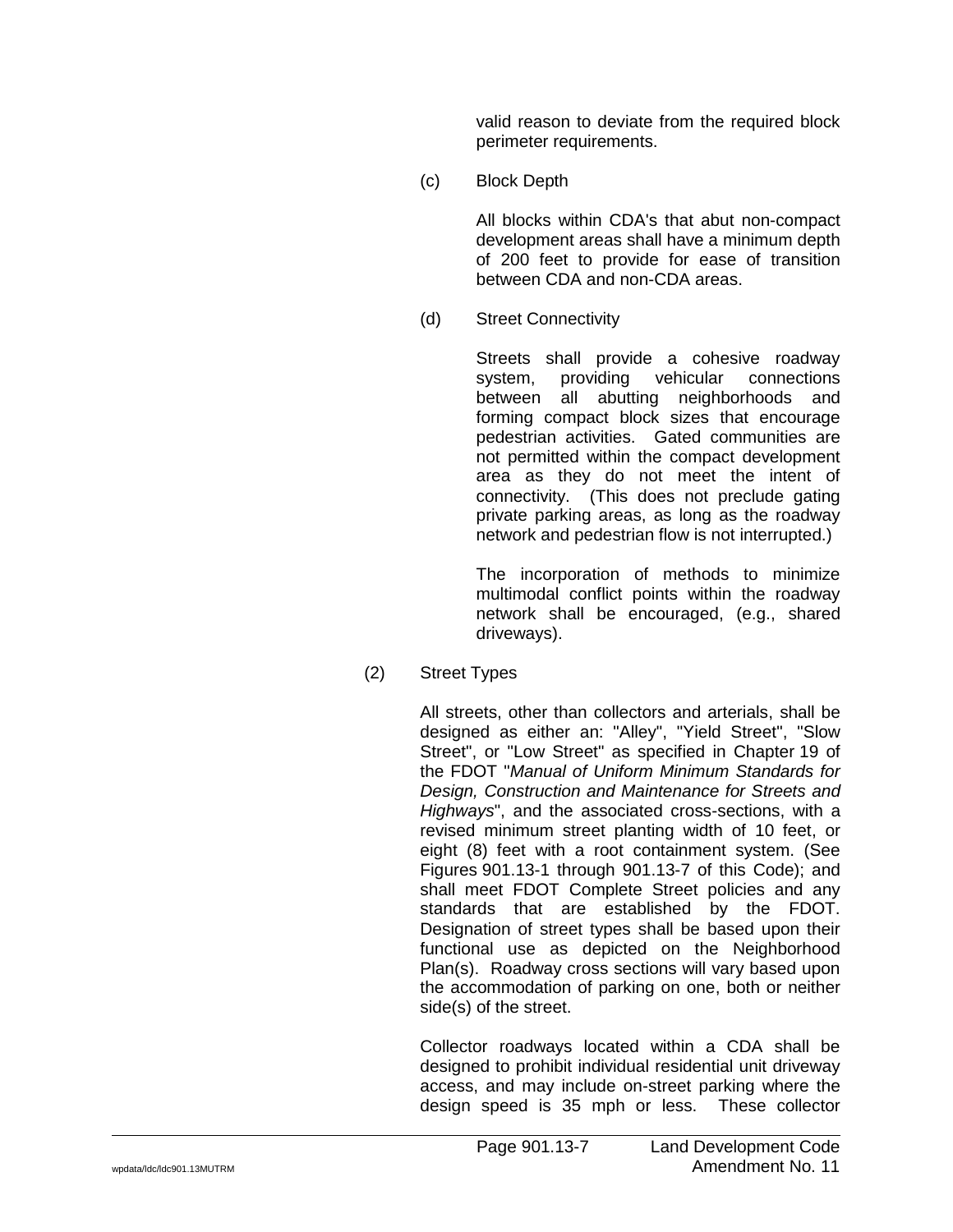roadways shall be designed with an urban crosssection, incorporate on-street bikeways, and be located within the minimum width cross-section deemed practical by the County.

Street designations shall be consistent with the anticipated traffic volumes, design speed and adjacent land uses associated with each street. Specifications for Collector and Arterial Roadways, Alley, Yield, Slow and Low Streets shall be designated on all master plans as applicable (MPUD, Master Roadway Plan, Neighborhood Plan etc.)

For roads that function as county arterial roadways, the County's adopted standard roadway typical sections for arterial roadways shall apply, unless alternative standards are approved.

(3) Pedestrian Network, Bikeways and Open Space

The pedestrian network shall be designed to result in an interconnected system linking all uses. Sidewalks and other pedestrian walkways and bikeways shall meet the following minimum standards:

(a) Unless alternative standards are approved in conjunction with the MUTRM Master Plan and/or Master Roadway Plan approval as required, all sidewalks and bikeway lanes shall be designed in accordance with Chapter 19 of the FDOT "*Manual of Uniform Minimum Standards for Design, Construction and Maintenance for Streets and Highways*" and the associated cross-sections, with a revised minimum street planting width of 10 feet, or eight (8) feet with a root containment system. See Figures 901.13-1 through 901.13-7 of this Code, for streets classified as either "alley", "yield street", "slow street" or "low street", and shall meet FDOT Complete Street policies and any standards established by FDOT. Collector and arterial roadways shall meet the requirements of this Code. Upon request by the applicant, the elimination of on-street bikeways on one or both sides of a street based upon the street's specific location and use may be deemed appropriate, where a parallel bicycle or multiuse trail exists, and it meets or exceeds the intent of the Code. Such requests shall be subject to approval by the County Administrator or designee.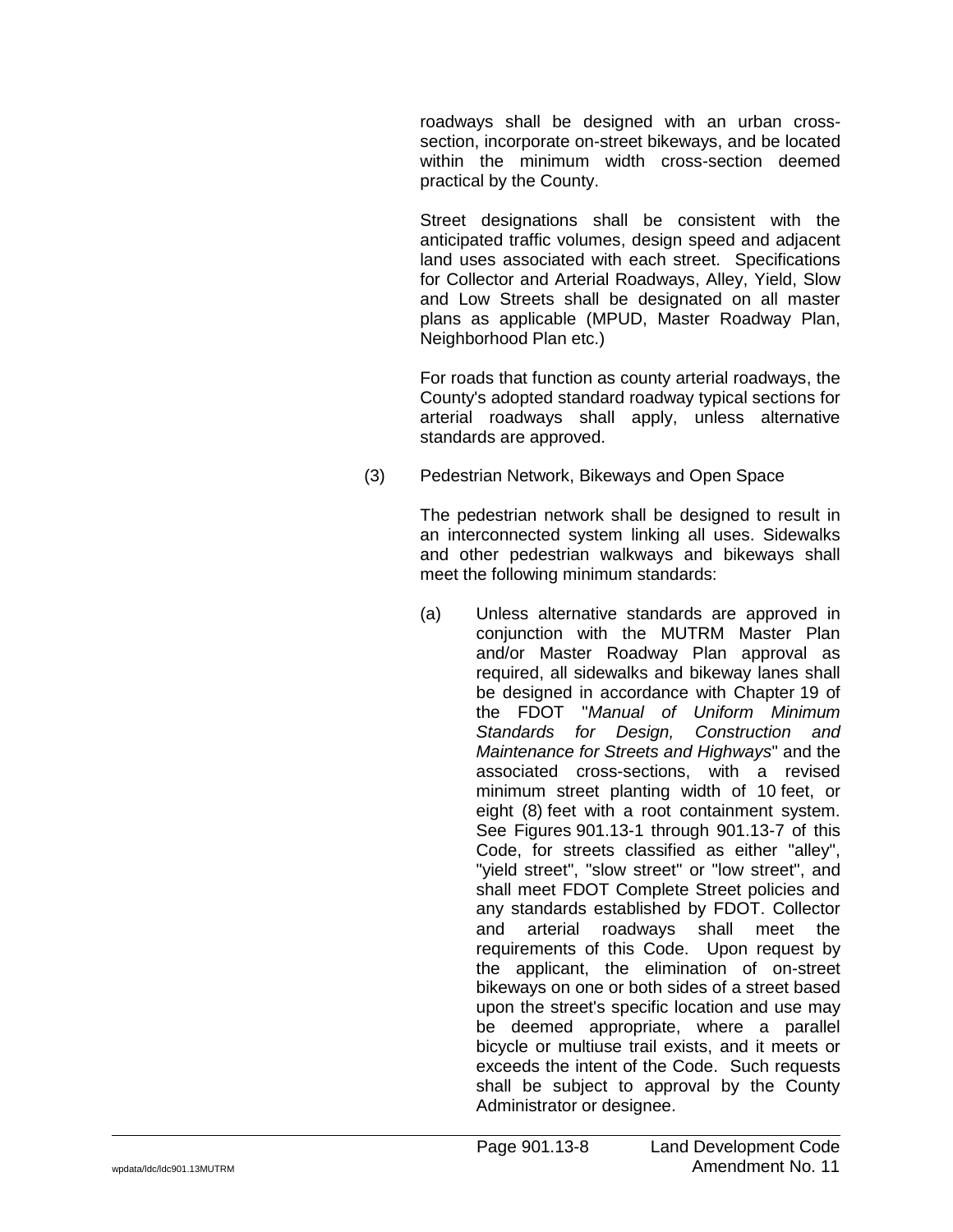- (b) Sidewalks serving single -family residential uses shall be a minimum of five (5) feet in width.
- (c) Pedestrianways serving local-serving commercial uses shall be a minimum of 12 feet in width from face of curb to building front to accommodate sufficient space for walking and socializing , as well as the placement of street furniture , street trees , landscaping and utilities. A minimum of five (5) feet in width of the pedestrianway shall be unobstructed in order to provide clear pedestrian movement.
- (d) For all other uses sidewalks and pedestrianways shall be of sufficient width to accommodate anticipated pedestrian use. In no event shall the sidewalk width be less than five (5) feet. Generally , pedestrian activity is greater where there is a higher density or intensity of uses , thereby requiring greater widths for sidewalks and pedestrianways.
- (e) Should pedestrian mid -block crossings be necessary , curb extensions or bulbouts , extending the width of any on -street parking spaces , shall be required to reduce the crossing distance for pedestrians. In conjunction with mid -block crossings intersecting with four -lane , divided or undivided roadways , pedestrian havens shall be provided.
- (f) Roadways at all pedestrian -crossings shall be marked for pedestrian safety through the use of textured pavement or other similar methods that clearly identify the pedestrian crossing area and appropriate signage in accordance with the *Manual on Uniform Traffic Control Devices* (*MUTCD*).
- (g) Where bike lanes are located adjacent to the curb the gutter width shall not be considered part of the rideable surface area. All drainage inlets , grates , and utility covers in the bicyclists' expected path shall be designed to be flush with the pavement , well -seated , and have bicycle compatible grates.
- (h) A Master Bicycle/Pedestrian Plan shall provide pedestrian connections between internal uses and interconnections to adjacent developments.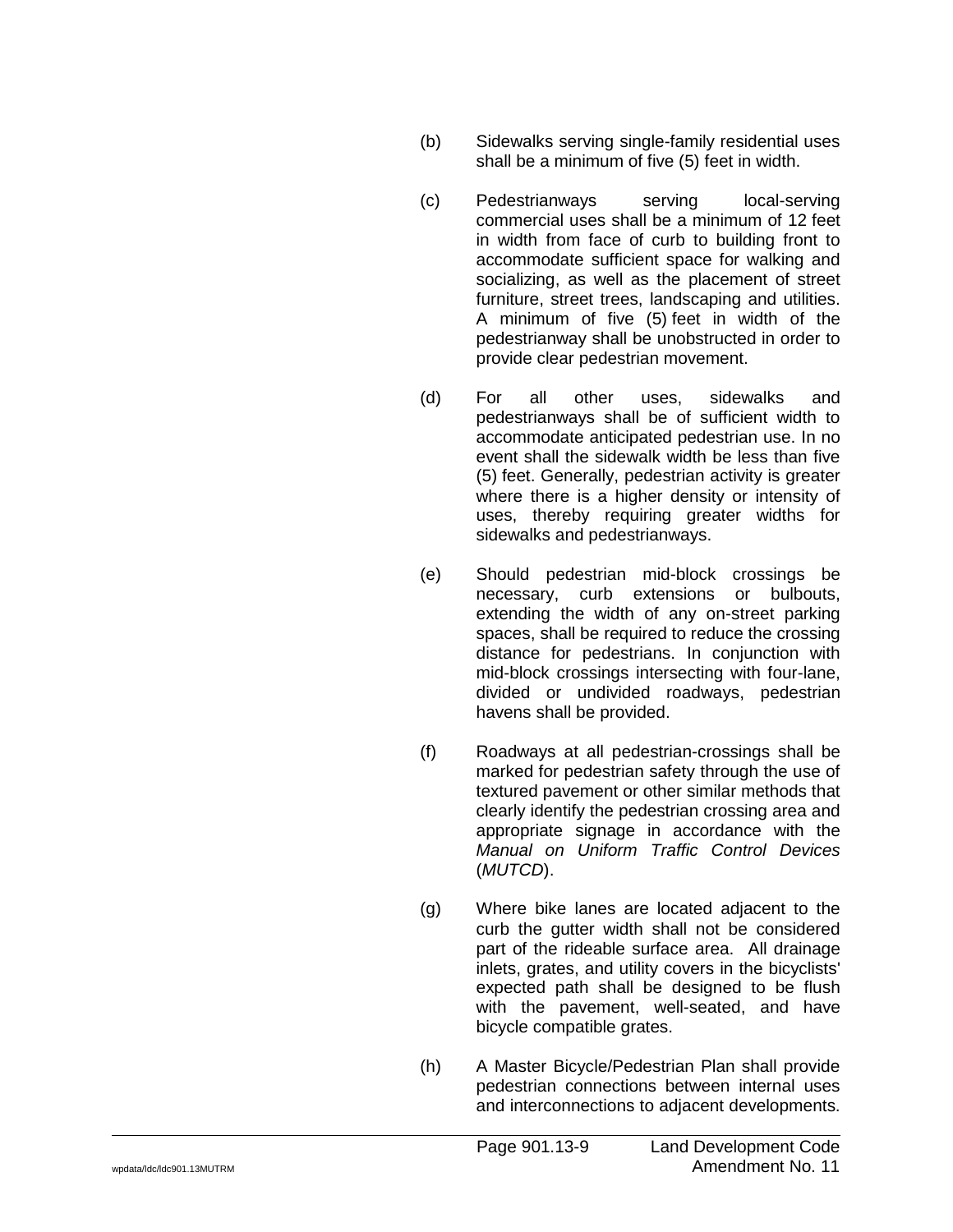MUTRM projects shall connect with a matching width into the existing or planned County trail system (as depicted on the current Greenways , Trails and Blueways Plan or other County adopted plans depicting trail systems) where it exists or is planned adjacent to the subject project site. If a planned system does not have an approved minimum width , the on -site path shall be a minimum of 10 feet wide. Site constraints may dictate the need to reduce this minimum width; however , this reduction shall be permitted through approval by the County Administrator when natural site conditions limit the width. The multiuse paths provided as part of the project shall incorporate green space , shade trees , and benches; and should integrate on -site wetlands , wet ponds , or other natural features into the multiuse path as an amenity. The multiuse paths shall be landscaped with shade trees and shrubs at an average spacing of 60 feet. Bench seating located next to a shade tree will be required every one -half (½) mile along the multiuse path. Bicycle storage and parking shall be provided at trailheads and other locations as deemed appropriate and approved by the County.

- (i) Interconnections for pedestrian walkways shall be such that the residential/multifamily component can easily access office or commercial components by proximity of the pedestrian walkways to the buildings and encourage the use of dual entry features (access front and rear) to encourage walkability.
- (j) Unless otherwise noted in this section , each MUTRM project and the associated CDAs shall meet the requirements of the Code , Section 905.1.

In the CDAs , required neighborhood parks shall be accessible to the residents of the development by automobile , foot and bike within one -half mile distance as measured by a clear walkable route. [This requirement is not meant to require designated parking lots at every neighborhood park. Automobile access can be met through the provision of nearby parking (on - or off -street) that links pedestrian access to the park.]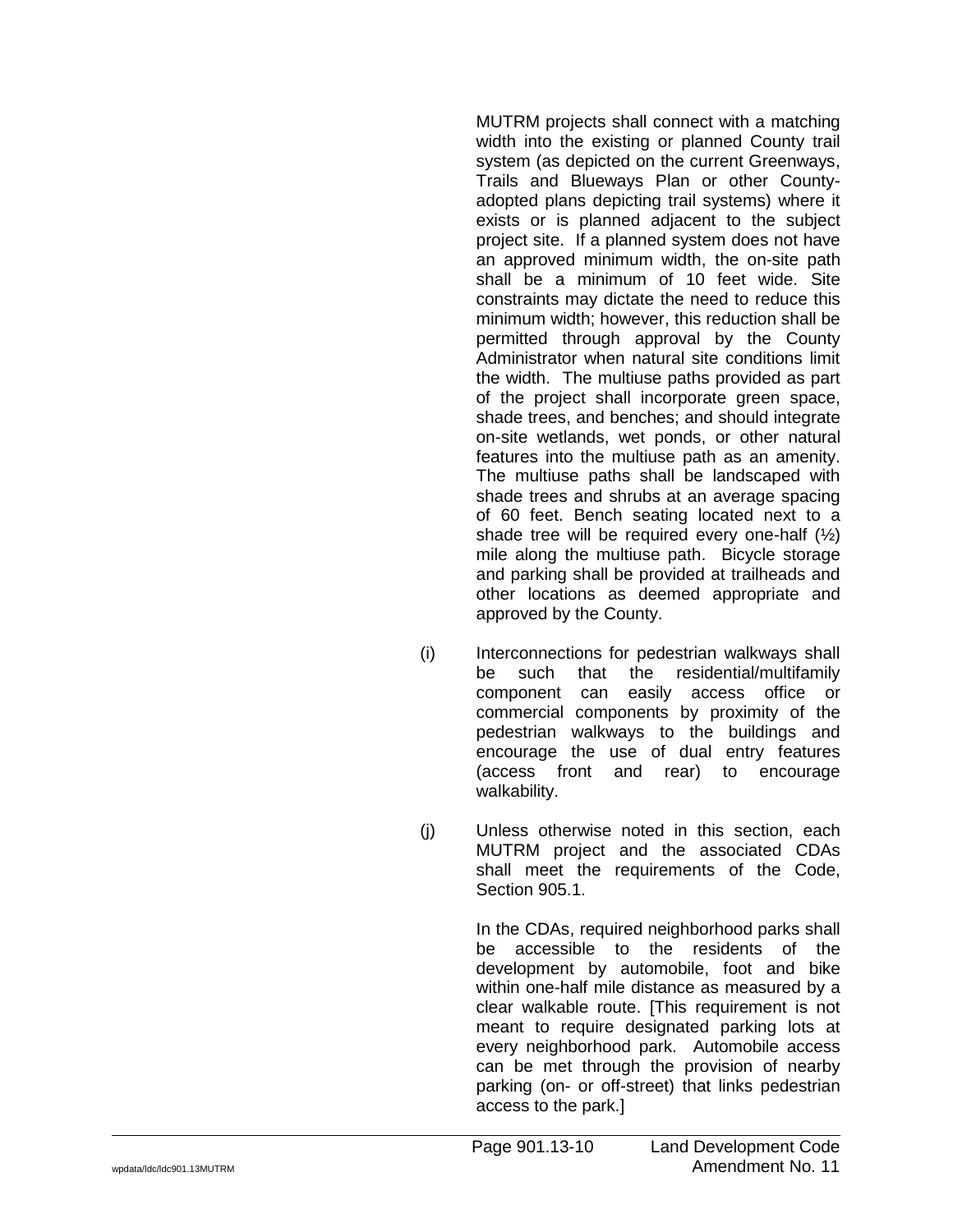In the CDAs, the required neighborhood park acreage may be composed of multiple neighborhood parks; however, each required neighborhood park shall be a minimum of ¼ acre in size. Squares, parks, or plazas can be a minimum of 1/6 acre in size and count towards the requirements for neighborhood parks, provided they contain hardscape and/or a programmatic element such as seating, sculpture, fountain, or play structure.

Dry detention areas are permitted to count towards meeting the minimum CDA park area requirement as long as useable park area that meets the minimum size requirements of this Section is provided. No more than 50% of a dry detention area shall count towards the associated required CDA park.

Open spaces shall be integrated in the multifamily residential areas and the nonresidential areas in the form of squares, plazas and parks. Buildings shall, where practical, frame open spaces to create courtyards and squares, and create a sense of place.

(4) Buffering

The intent and purpose of providing landscape buffering and screening is to ensure an aesthetically pleasing developed environment that provides interest to motorists and pedestrians, and to provide separation between uses and intensities where appropriate. Unless otherwise specified in this section, the requirements of this Code, Section 905.2 shall be met.

(a) Internal Blocks

Blocks that are internal to a CDA do not have to comply with the buffer requirements per this Code, Section 905.2.D, except that the requirements associated with Sections 905.2.D.3 and 905.2.D.4 shall be met for vehicle use areas and building perimeters, respectively.

(b) Collector Roads

An applicant will meet the requirements for buffering/screening on collector roads, either though the provision of: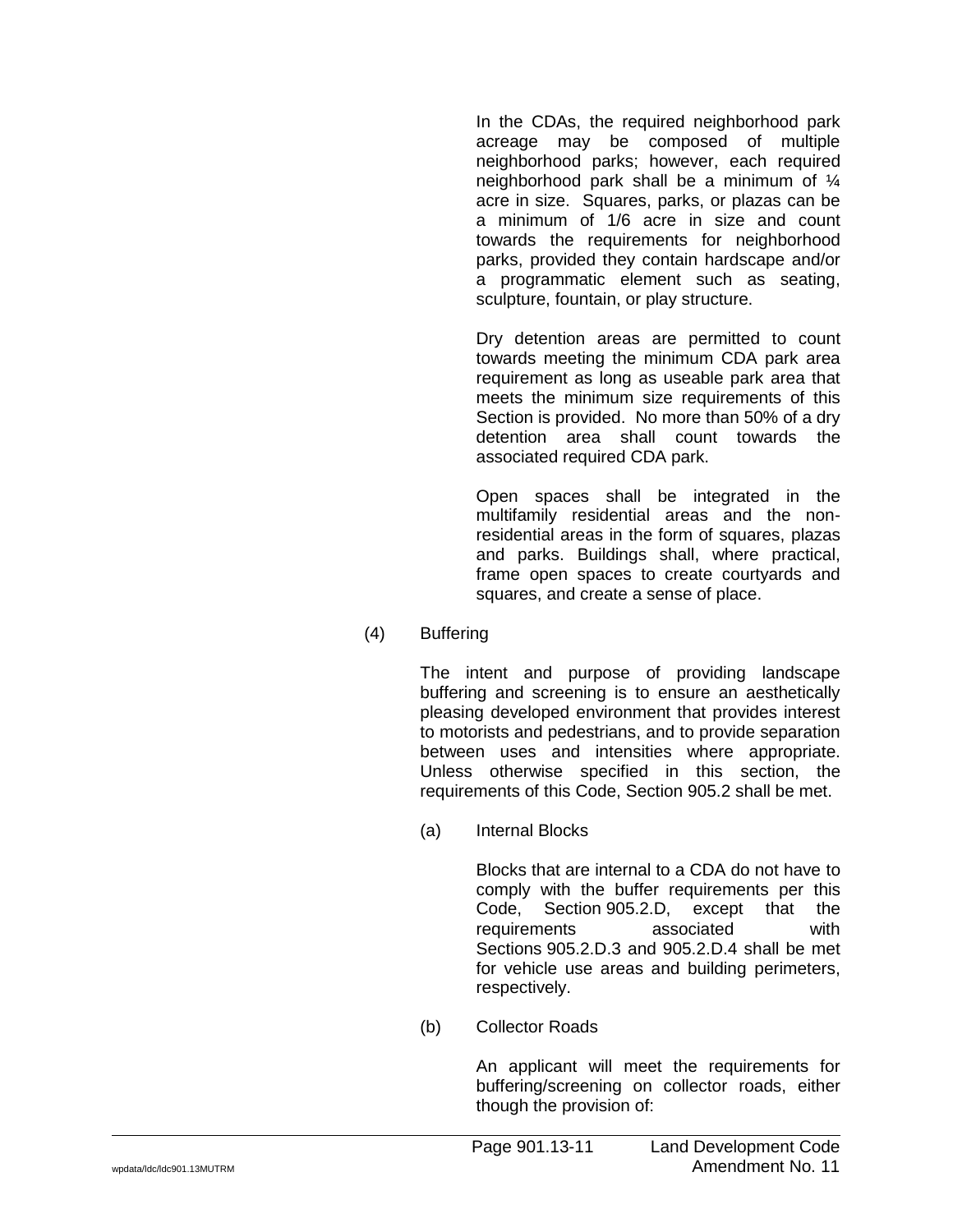- (i) A minimum of 10 feet of landscaped buffering along both sides of collector roads with a Type D planting scheme; or
- (ii) A system of street trees (with spacing appropriate for the selected tree species, within a minimum 10-foot wide buffer) as approved by Planning and Development Department Staff.

This buffering/screening requirement may be administratively amended for collector roads that do not exceed a 35 mph design speed limit where on-street parking is provided. The reduction in the required buffering/screening shall be addressed at preliminary site plan review.

(c) Incompatible Land Uses

Those uses that are deemed to be incompatible must provide a minimum width of 10 feet of landscape buffering between uses with a Type B planting scheme, excluding berms. Additional buffering and screening may be required depending on the specific incompatible uses identified.

The use of a parcel of land in a manner which interrupts, conflicts, or otherwise interferes with the use of a neighboring parcel of land such that the neighboring land is impaired for its original intended use is deemed to be incompatible.

(5) Building and Parking Standards

Shared and on-street parking is permitted and encouraged for all development in accordance with this Code, Section 601.7.E.3.b.(5).

(a) Single-Family Detached Residential

Single-family detached residential development shall meet the requirements of this Code, Section 907 unless this Section or applicable conditions of approval delineate otherwise. At least one of the required parking spaces that may be provided on-street shall be located proximate to the dwelling unit.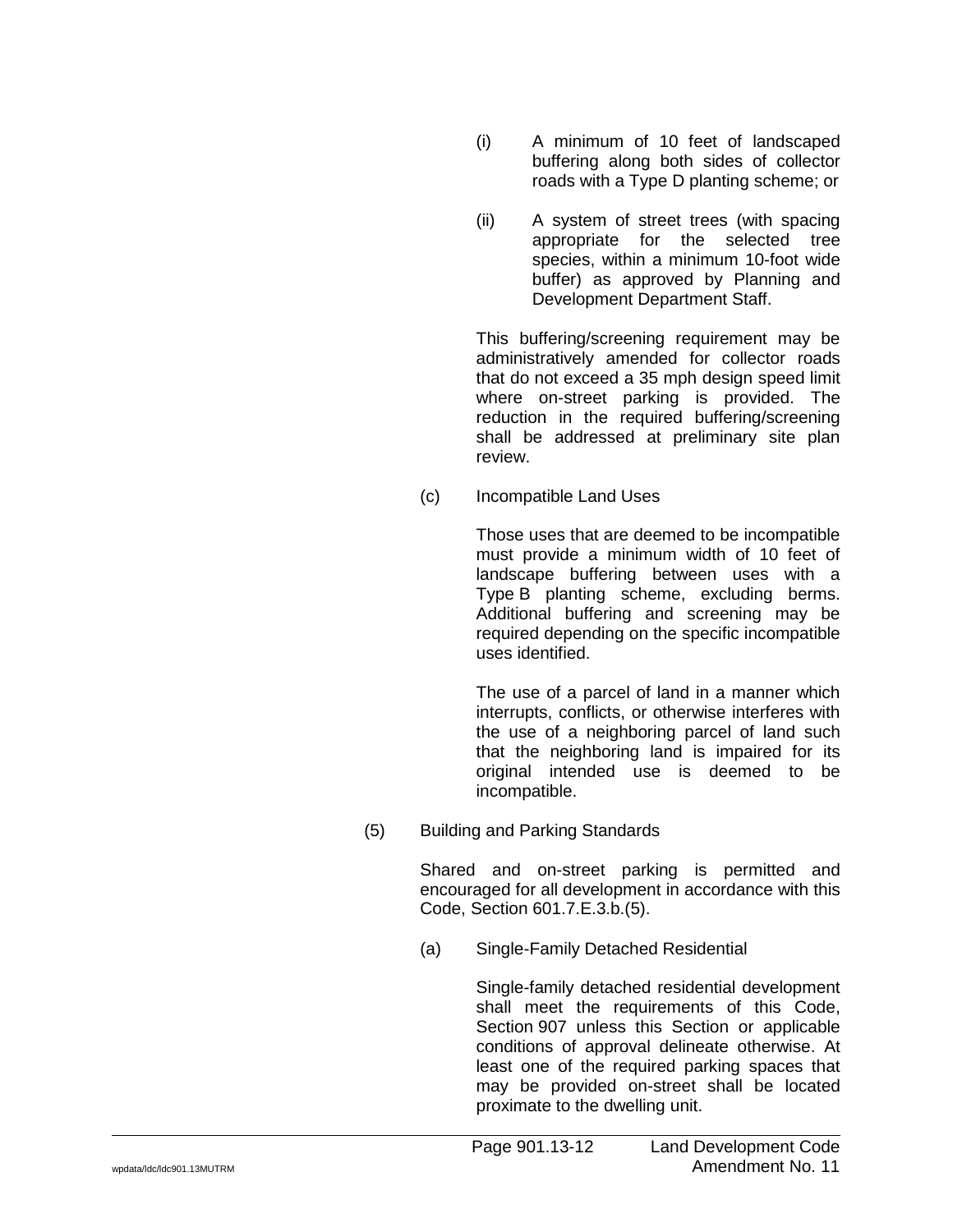### (b) All Other Development

To ensure compact forms of development for all non-single family detached residential uses the following design standards shall apply:

- (i) A building's primary orientation shall be toward the pedestrian environment, which shall connect to the street;
- (ii) Pedestrian use and access areas shall extend from the back of curb to building front, and may contain street furnishings and landscaping, as described in Section 901.13.E.1.a.(3)(c); and
- (iii) Except for on-street parking, all primary parking lots shall be located at the rear or side of principle buildings, away from the main entrances that front on pedestrian activity centers, (e.g., courtyards, sidewalks adjacent to the front entryway and the primary street network, etc.). Parking quantity shall meet the requirements of this Code, Section 907 unless this Section or applicable conditions of approval delineate otherwise.
- (6) Residential Density

The average net density of all combined CDA residential areas shall be in compliance with the minimum density requirements outlined in Table 1. Accessory dwelling units shall count towards the residential density requirement.

| <b>Net Residential</b><br><b>Upland Acres Built</b><br>as CDA (%)* | <b>Minimum Number of</b><br><b>Average Dwelling</b><br><b>Units per Acre</b> | <b>Neighborhood Center</b><br>Use Types** |
|--------------------------------------------------------------------|------------------------------------------------------------------------------|-------------------------------------------|
| 100                                                                |                                                                              | 2 (can be same use type)                  |
| 90                                                                 |                                                                              | 2 (can be same use type)                  |
| 80                                                                 |                                                                              |                                           |
| 70                                                                 |                                                                              |                                           |
| 60                                                                 |                                                                              |                                           |
| 50                                                                 |                                                                              |                                           |

**Table 1 MUTRM Density Requirements**

\*The percent of net residential upland acres built as CDA is applied to the employment-adjusted net residential upland acres and shall not be less than 30% of the total net residential upland acres.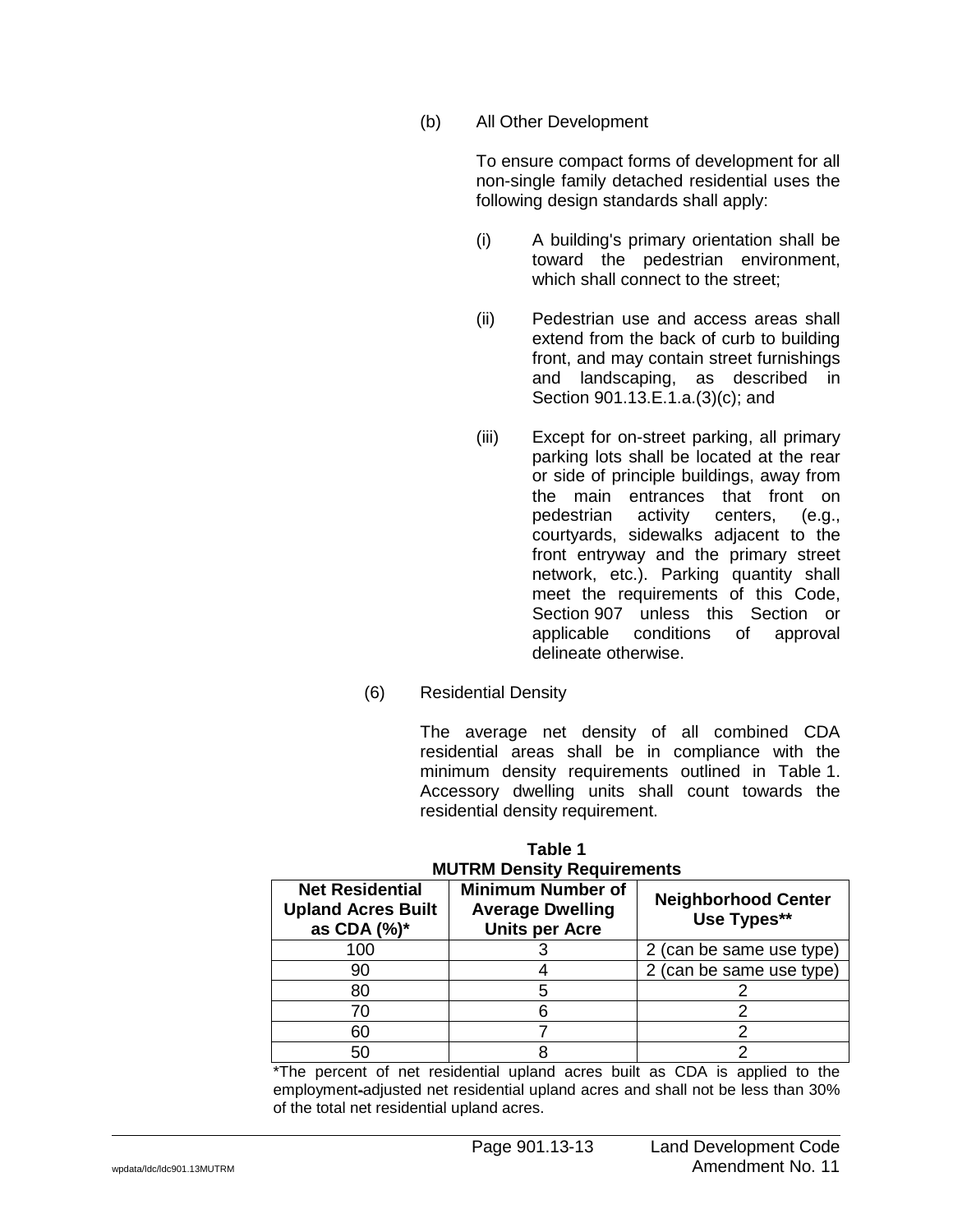\*\*All MUTRM projects must meet the minimum park/open space requirements. In addition to the required park area, each CDA must provide a mix of the following use types as per Table 1: local commercial; office; or civic/institutional. School sites may be used to meet the civic, or the commercial/office land use requirement in accordance with Section 901.13.E.1.b.(4).

(7) Commercial and Office Standards

Local-Serving Commercial:

Commercial uses (as per Section 901.13.E.1.b.) within Neighborhood Centers shall be provided at a minimum ratio of 22 square feet of gross leasable area (GLA) per CDA residential unit, per individual CDA (i.e. 500 units @ 22 SF GLA/unit = 11,000 SF GLA), in accordance with Table 1 of this Section.

Office:

When office is provided, yet no local-serving commercial is provided, the minimum office required shall be based on a one-to-one (1:1) jobs to housing ratio for the entire project, with a minimum of 133 SF per job; (i.e. 500 units  $@ 1:1$  jobs to housing = 500 jobs x 133 SF per job = 66,500 SF.) Office uses may be located either inside or outside of the CDA to meet this requirement. A minimum of 22 square feet per CDA unit shall be located within the neighborhood center(s).

When office is provided in conjunction with localserving commercial within each individual CDA, the office use need only meet the minimum established for local-serving commercial.

(8) Neighborhood Center Standards

Distinguishable Neighborhood Center(s), in accordance with Section 901.13.D.3, shall be located approximately every one-half  $(\frac{1}{2})$  mile, and shall be depicted on the MUTRM Master Plan and more completely described and detailed on the required Neighborhood Plan(s).

(a) Composition

Each Neighborhood Center shall include the minimum required park area as per Section 901.13.E.1.a.(3) and at least two of the following uses in accordance with Table 1: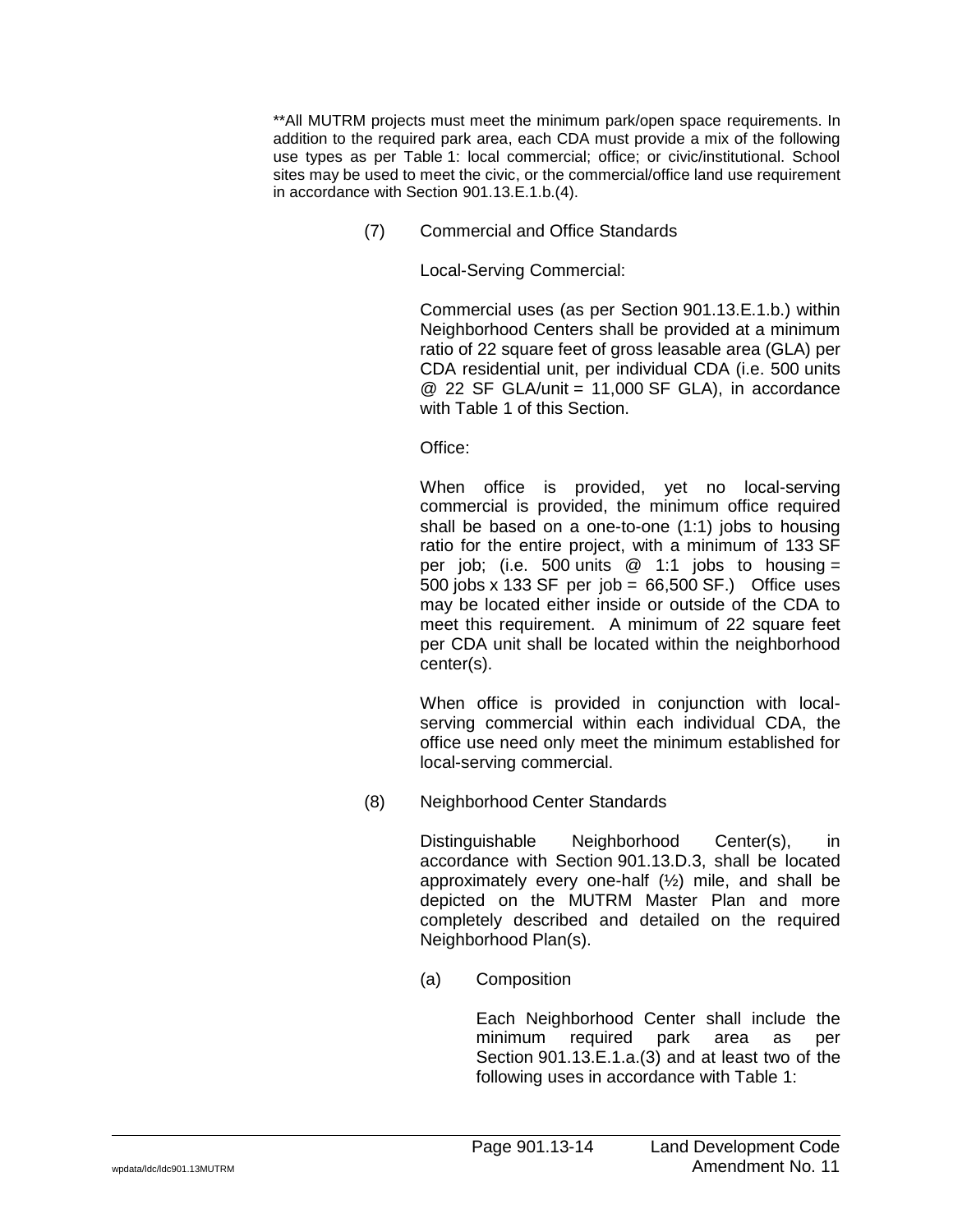- (i) Local-serving commercial/retail;
- (ii) Office; and/or
- (iii) Civic/public-serving land use (i.e., school, library, civic or cultural assembly building, place of worship, or other similar civic, recreational, or educational use).
- (b) Commercial

Local-serving commercial uses, as per Section 901.13.E.1.b., shall be oriented toward the street and in proximity to each other in order to create an enhanced walkable pedestrian environment. A maximum building setback of 20 feet as measured to the back of curb shall be provided.

(c) Mixed Use

A required neighborhood center may vertically incorporate residential uses with the commercial/office component.

(d) Commercial/Office Reverter Option for Alternative Use

> Any parcel or parcels located within a CDA and designated for local-serving commercial or office uses as specified in Section 901.13.E.1.a.(7) shall not be redesigned to any alternative use until such time as 75% of the associated required CDA residential units have been issued a certificate of occupancy (CO). After achieving 75% occupancy for that individual CDA, the developer or entity that controls any designated local-serving commercial or office use parcel may at their option, redesignate that parcel or parcels for other permitted uses in accordance with Section 901.13.E.1.b. Such redesignation shall not constitute a substantial amendment to the approved MUTRM plan.

Upon intent to utilize this option, an applicant shall provide official, written notification to the County of such intent to redesignate the subject parcel(s). The notification shall include the exiting land use designation, the proposed land use designation, and associated proof of 75%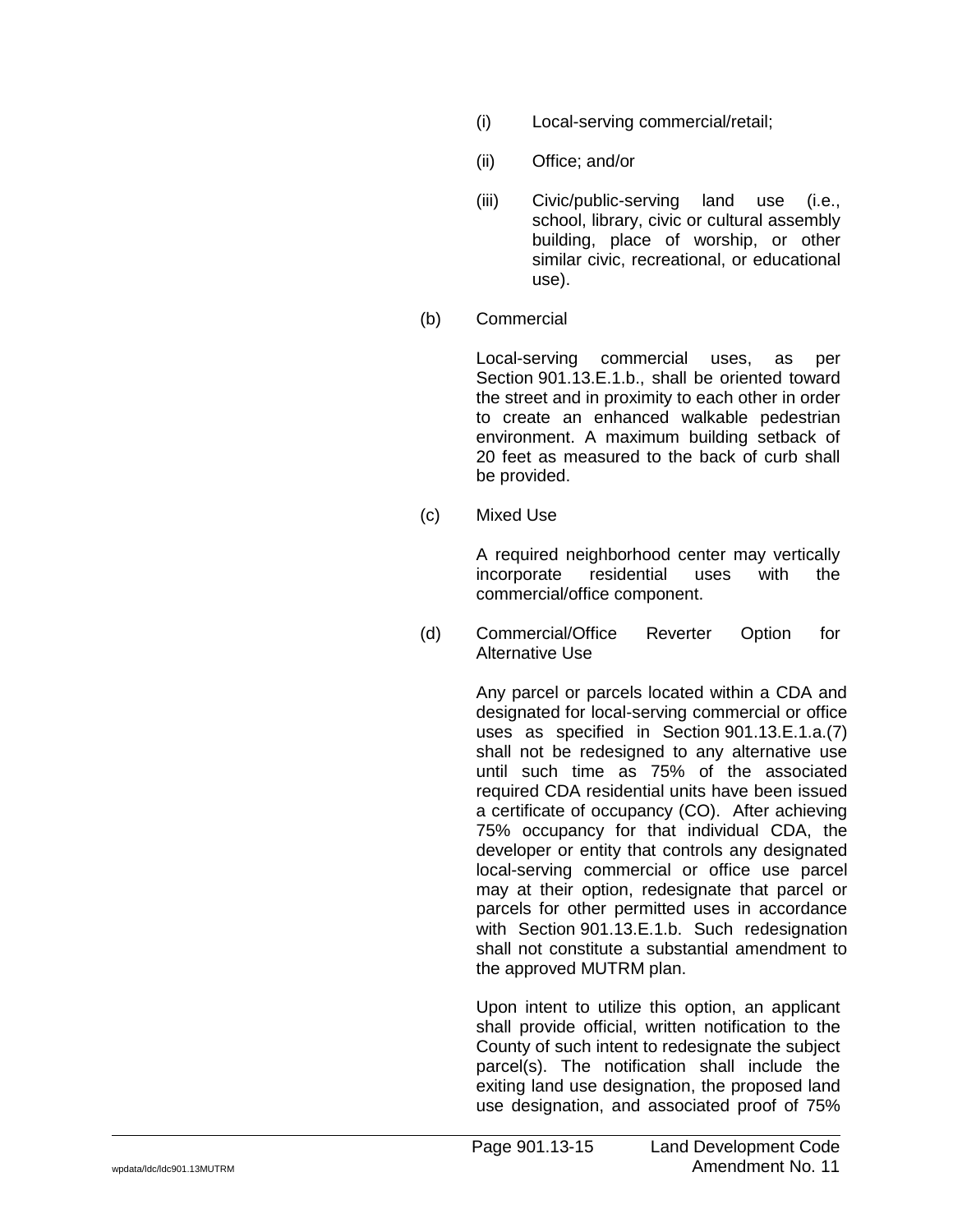CO issuance of the required CDA residential units.

b. Land Uses

Development land uses shall be arranged to provide the integration of residential, local-serving commercial, office, and employment-generating land uses.

(1) Residential

All residential use types are permitted, provided the overall residential density requirements as defined in this section, are met.

(2) Commercial

Minimum commercial requirements within a CDA shall be met by local-serving, commercial uses in accordance with Section 901.13.E.1.a.(7). As it relates to MUTRM projects, local-serving, commercial uses are those uses primarily comprised of retail and personal service businesses that directly serve the day-to-day needs of local residents. These uses include those businesses that typically serve as satellite uses located within grocery-anchored neighborhood and community-scale shopping centers. The most common of these businesses include restaurants; local food markets or groceries; ethnic food sales; liquor stores; card and gift shops; ice cream shops; dry cleaners; small fitness facilities; hair, nail, and beauty salons; pool supply sales; and other similar uses.

(3) Office

Minimum office requirements within a CDA shall be met in accordance with Section 901.13.E.1.a.(7).

(4) School Sites

Schools meet the civic use requirement. Due to the transportation impact mitigation associated with schools located in close proximity to residences, public schools that are required onsite as part of an MPUD approval and are located within the CDA may count toward a portion of the commercial/office land use requirement. If a school site is used to meet the commercial or office land use requirement, it would not also meet the civic use requirement of this section.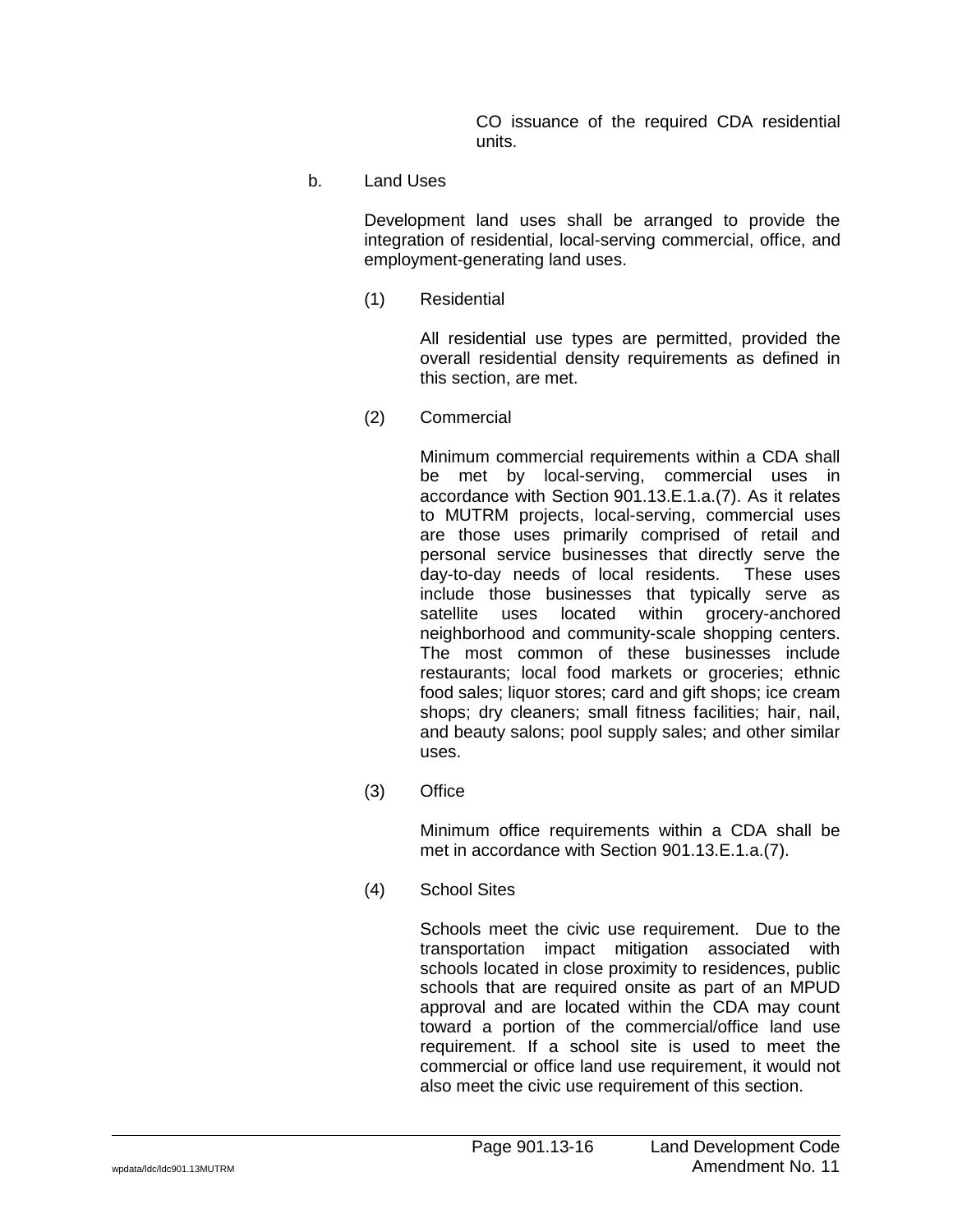The portion of required commercial or office that a school site can replace is the average total required local-serving commercial or office per proposed number of Neighborhood Centers, as expressed below:

School Site (as replacement use) =

Total Required Local-Serving Commercial or Office Proposed # of Neighborhood Centers

If an individual CDA is required to have less commercial or office square footage than is reduced by the provision of the school, the difference may not be reduced from the required commercial or office square footage in the other designated CDAs.

If an individual CDA is required to have more commercial or office square footage than is reduced by the provision of the school, the difference shall be provided in that same individual CDA.

(5) Mixed-Use

A required neighborhood center may vertically incorporate residential uses with the commercial/office component.

2. Standards for Non-Compact Development Areas

Development standards outside of a CDA shall be specified through MPUD Conditions of Approval. However, all non-CDA development shall incorporate the following development practices. Where inconsistencies result, the following shall take precedence:

a. Street Connectivity

All streets shall, to the maximum extent feasible, provide a cohesive roadway system with the goal of providing vehicular connections between all abutting neighborhoods and forming block sizes that encourage pedestrian activities. While gated communities are permitted within the non-CDA, gated roadways do not meet the intent or associated requirements of street connectivity. Where necessary, restricted access points leading into a gated community can be located off of a nonrestricted interconnect.

b. Open Spaces Systems

Open space systems shall be established that include preserved wetlands and uplands and their buffer edges, proposed parks, proposed lakes and other potential open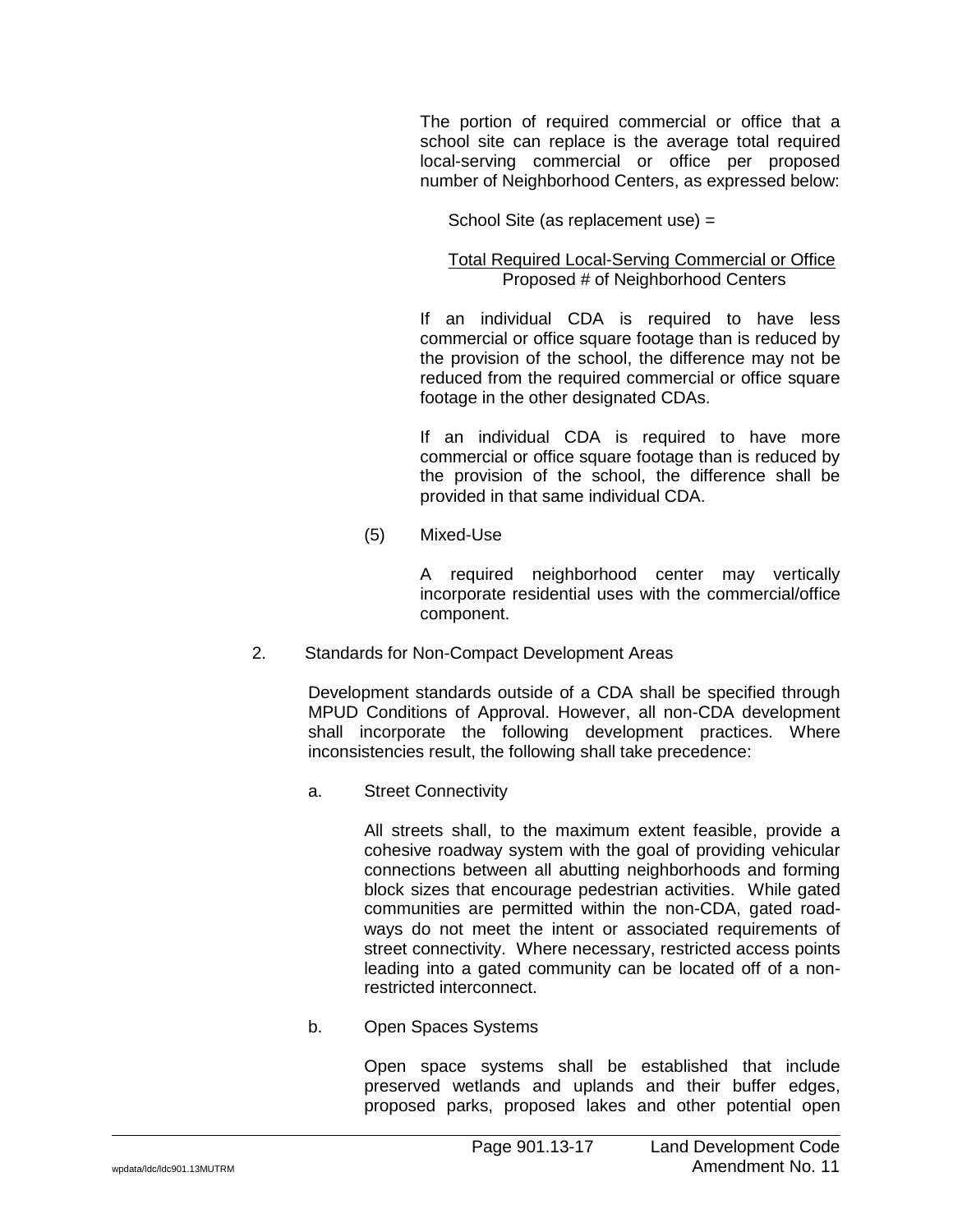space amenities. These open space systems shall provide connection to CDA-designated open spaces where possible.

c. Pedestrian Systems

Sidewalks and multi-purpose trails shall be provided throughout the project in accordance with this Code and any additional standards as required in the MPUD conditions of approval.

d. Integration of Mixed-Uses

The various proposed project land uses shall be integrated to promote ease of pedestrian access between uses and to assist in the reduction of automobile dependency.

e. Employment-Generating Uses

The amount and location of employment-generating uses (office, research and development, manufacturing, assembly, etc.), shall be as depicted on the MUTRM Master Plan.

### F. Approval Process for MUTRM Projects

The approval process for MUTRM projects shall be as follows:

1. MUTRM Master Plan

As part of an MPUD application involving a proposed MUTRM designated project, a MUTRM Master Plan shall be submitted. All plans shall be in graphic form and of sufficient scale for review (as determined by the County Administrator or designee). The plan shall graphically depict the overall MUTRM project area, including the project's Compact Development Area(s) and associated neighborhood center(s), general block configurations, location of residential and non-residential uses, residential net density, square footage and location of CDA-required uses. This Plan shall include the step-by-step calculations for the required CDA (including any employment adjustment credits), the minimum number of CDA residential units, and the minimum neighborhood serving commercial square footage. The MUTRM Master Plan shall be used by Planning and Development Department to evaluate whether the proposed MUTRM Project is consistent with this Section.

- 2. Neighborhood Plan
	- a. Prior to Preliminary Development Plan/Preliminary Site Plan submittal for any development within a designated individual CDA and non-CDA areas, a Neighborhood Plan shall be submitted to the Planning and Development Department for review approval.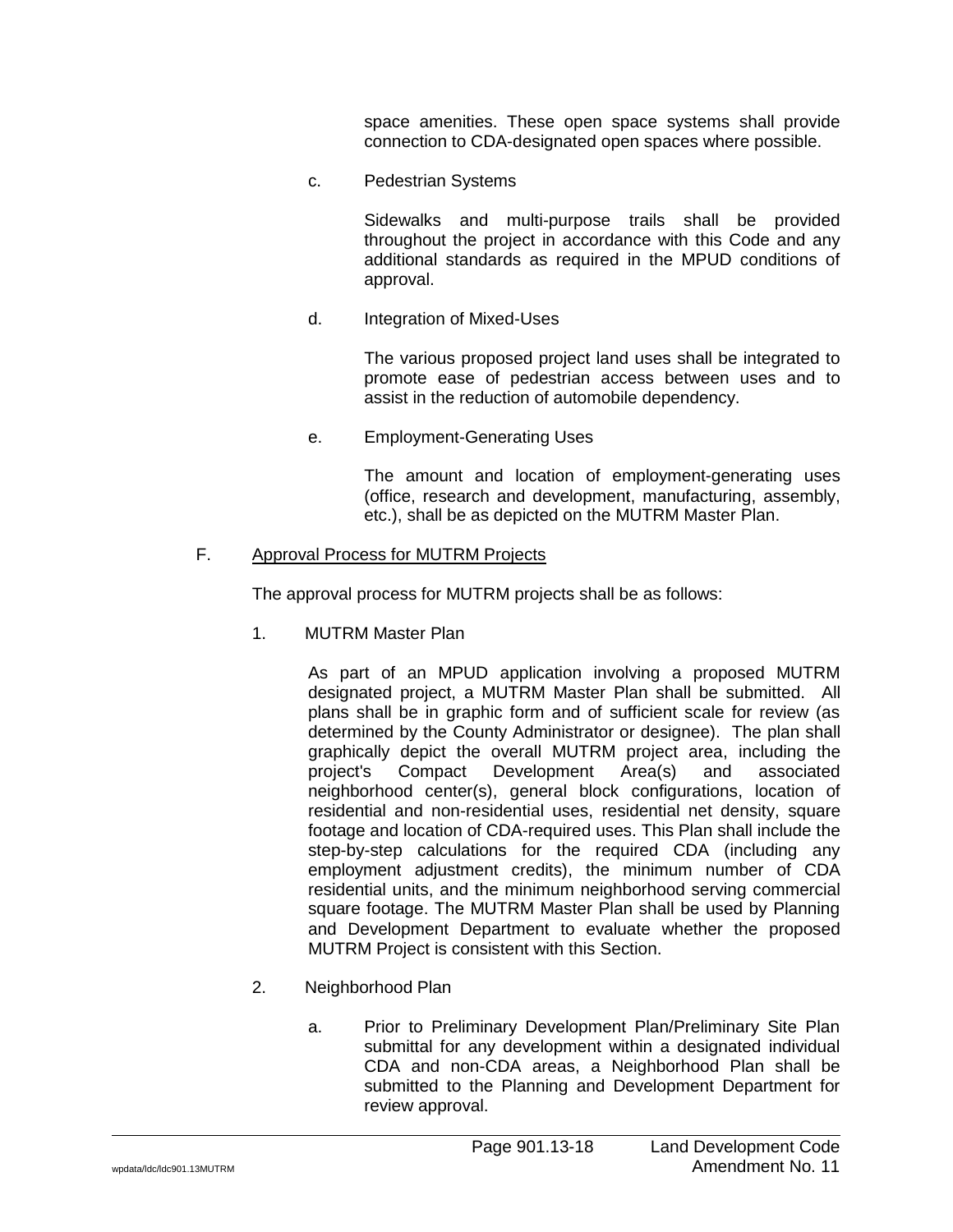- b. CDA Neighborhood Plan submittals shall include the following components in graphic form and be of sufficient scale for review, as determined by the County Administrator or designee, which may be accompanied by any request(s) for consideration of alternative development standards to be applied in any CDA:
	- (1) A block plan for each individual CDA demonstrating compliance with Section 901.13.E.1.a.(1), Block Structure;
	- (2) The location, configuration, and designation of all CDA roadways and alleys, pursuant to Section 901.13.E.1.a.(2), Street Types;
	- (3) The location and general configuration of bikeway and pedestrian systems and open space sufficient to demonstrate compliance with Section 901.13.E.1.a.(3), Pedestrian Network, Bikeways, and Open Space;
	- (4) A graphic and textual description of proposed on-street and off-street parking provided, in order to demonstrate compliance with Section 901.13.E.1.a.(5), Building and Parking Standards;
	- (5) A graphic and textual description of proposed buffering/ screening plan to demonstrate compliance with Section 901.13.E.1.a.(4), Buffering.
	- (6) The conceptual location of building types and associated unit counts and uses, as well as proposed off-street parking areas sufficient to demonstrate compliance with Section 901.13.E.1.a.(5), Building and Parking Standards;
	- (7) The location and description of proposed residential product types and density calculations sufficient to demonstrate compliance with Section 901.13.E.1.a.(6), Residential Density;
	- (8) Areas proposed for local-serving commercial uses, including approximate building gross leasable area, and off-street areas proposed for parking sufficient to demonstrate compliance with Sections 901.13.E.1.a.(5), (7) and (8), Building and Parking Standards, Commercial Standards, and Neighborhood Center Standards, respectively;
	- (9) Areas located within CDA Neighborhood Centers and descriptive and graphic representations sufficient to demonstrate compliance with the Composition,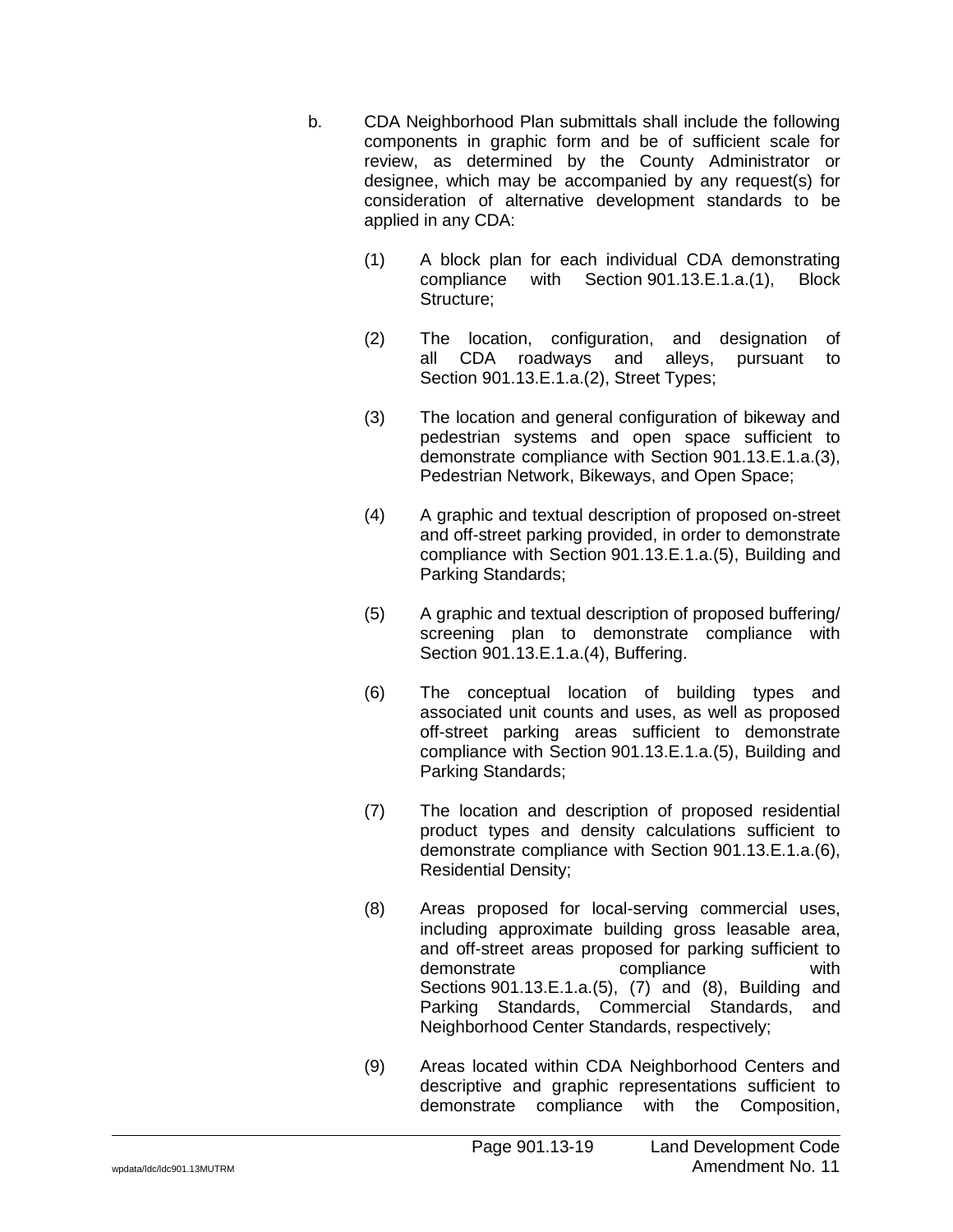Residential, Commercial, and Mixed Use subsections within Section 901.13.E.1.a.(8), Neighborhood Centers Standards; and

- (10) Descriptive and graphic representations sufficient to demonstrate that land uses shall be arranged to provide the integration of residential, local-serving commercial, and employment-generating land uses in compliance with Section 901.13.E.1.b., Land Uses.
- c. Non-CDA Neighborhood Plan submittals shall be reviewed in accordance with this Code, Sections 522 and 901.13.E.2, as applicable.
- 3. Previously Approved MPUDs

If an applicant has a non-MUTRM MPUD approval issued prior to the effective date of Section 901.13 and opts to become a MUTRM project, the MUTRM review will be considered a nonsubstantial modification in accordance with Section 402.2.N.2. The applicant shall submit a Neighborhood Plan in accordance with Section 901.13.F.2. The County Administrator or designee may require the applicant to submit a MUTRM Master Plan concurrently, as necessary; which shall be administratively approved by the County Administrator or designee if the Master Plan meets the requirements of Section 901.13.F.1.

G. Alternative Standards

The intent of an alternative standard is to provide design alternatives for MUTRM projects in order to provide unique housing alternatives, creative/flexible design or land use solutions for CDA neighborhood centers, or to provide relief when no feasible engineering or construction solutions can be applied to satisfy one or more MUTRM project requirements. The County Administrator or designee is authorized to approve alternative standards with or without conditions.

1. Requests for Alternative Standards

Requests for alternative standards may be made in conjunction with the filing of a development application for a MUTRM project or with the filing of any required Neighborhood Plan. Sufficient information must be provided for the administrative official to make a determination.

2. Criteria

The applicant shall demonstrate how all of the following criteria in either Part 1 or Part 2 have been satisfied: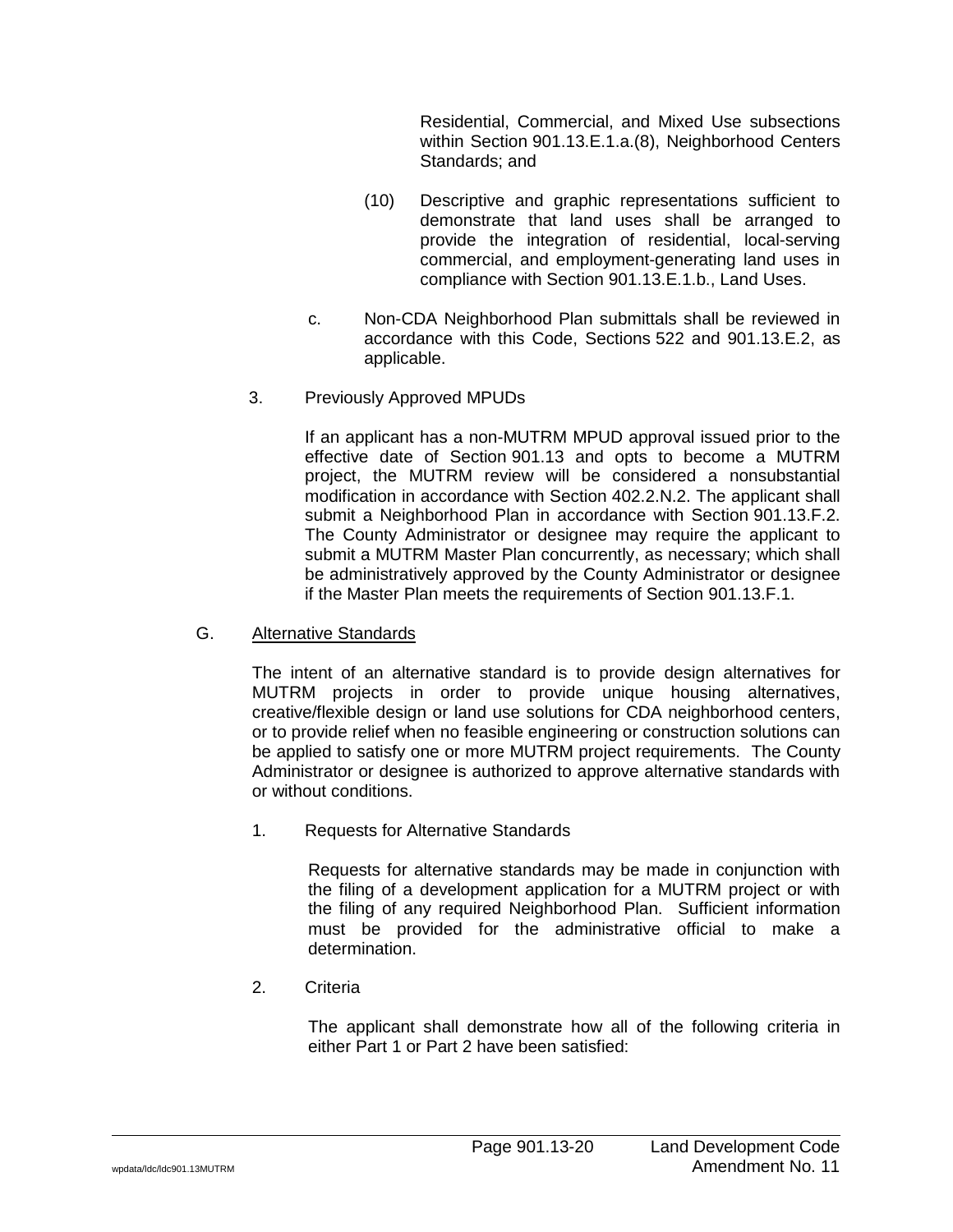### Part 1

No feasible engineering or construction solution can be applied to satisfy the requirement for which an alternative standard is being sought;

or

Part 2

- a. Connectivity of multi-use trails, bike trails, and sidewalks shall be provided throughout the entire project; and
- b. The incorporation of transit-friendly design features shall be provided in locations identified as part of the LRTP's Transit Needs Plan and in other locations as deemed necessary through project review; and
- c. In no case shall the total required CDA area be less than 30% of the net residential upland area; and
- d. The alternative standard is consistent with the applicable provisions of the Comprehensive Plan; and
- e. The alternative standard is not in conflict with the intent or purpose of this Section, the intent of Section 901.13.B. Principles, nor the standards for non-compact development areas outlined in Section 901.13.E.2.
- 3. Denials

Any request for an alternative standard which does not meet the criteria above will be denied, and the applicant shall either:

- a. Comply with this Code, Section 901.13 (MUTRM); or
- b. Appeal the denial to the Planning Commission pursuant to this Code, Section 407.1; or
- c. Withdraw the request to be treated as a MUTRM project.
- H. Determination of Compliance with MUTRM Requirements

The following projects have been approved in compliance with the URBEMIS model as a trip-reducing project:

1. Smith 54 MPUD

The project as approved October 23, 2012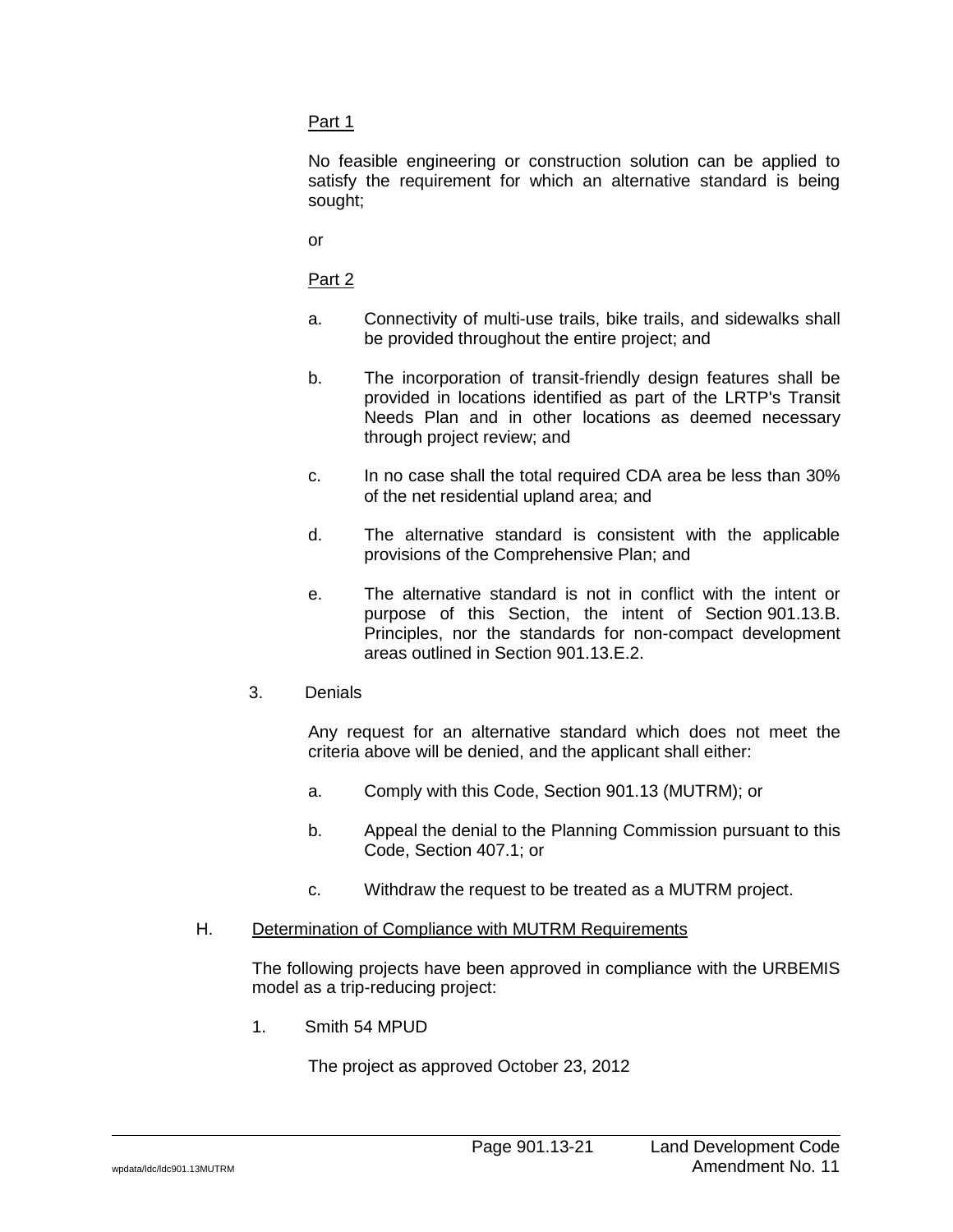# 2. Wiregrass MPUD

The project as approved February 25, 2014 meets MUTRM. The Compact Development Areas are the MUTRM Designated Parcels on Exhibits N and O of the Wiregrass Development Agreement recorded in Official Record Book 8858, Page 167, of the Public Records of Pasco County, Florida.

# 3. Starkey Ranch MPUD

The project as approved September 11, 2012, as amended December 17, 2013, and as amended May 14, 2014 meets MUTRM. The Compact Development Areas include the Longleaf Neighborhood, the Western Neighborhood, the Central Neighborhood, and the Downtown Neighborhood.

These projects may retain the URBEMIS/MUTRM status upon amendment provided such amendment is not inconsistent with the MUTRM principles outlined in Section 901.13.B, or that the applicant otherwise demonstrates that the amendment is in compliance with Section 901.13 or URBEMIS.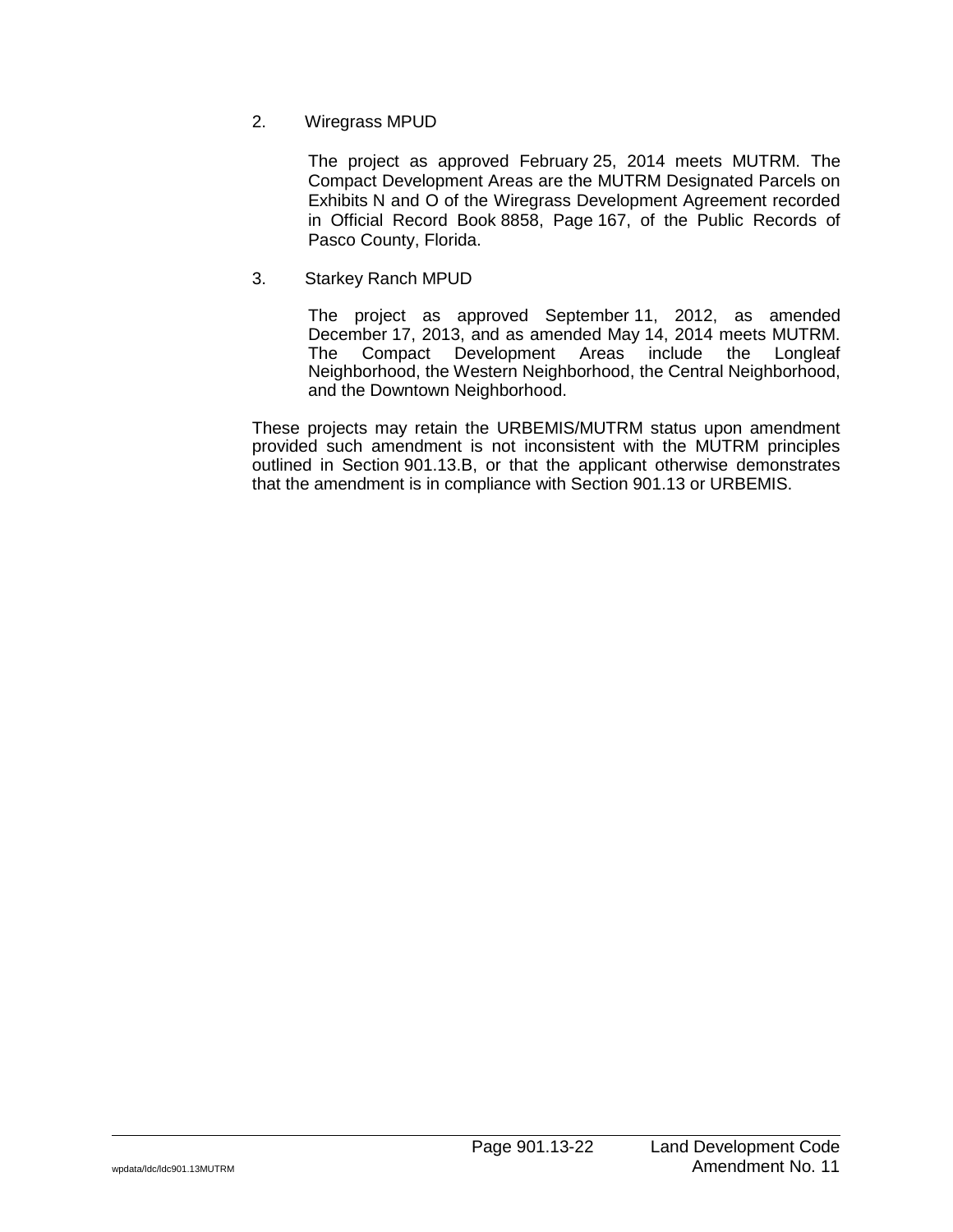

ADAPTED FROM FDOT MANUAL OF UNFORM MINIMUM STANDARDS FOR DESIGN, CONSTRUCTION AND MAINTENANCE FOR STREETS AND HIGHWAYS CHAPTER IS TRADITIONAL NEIGHBORHOOD DEVELOPMENT MINIMUM PLANTING WIDTH SHALL BE 10' OR 8' WITH ROOT CONTAINMENT SYSTEM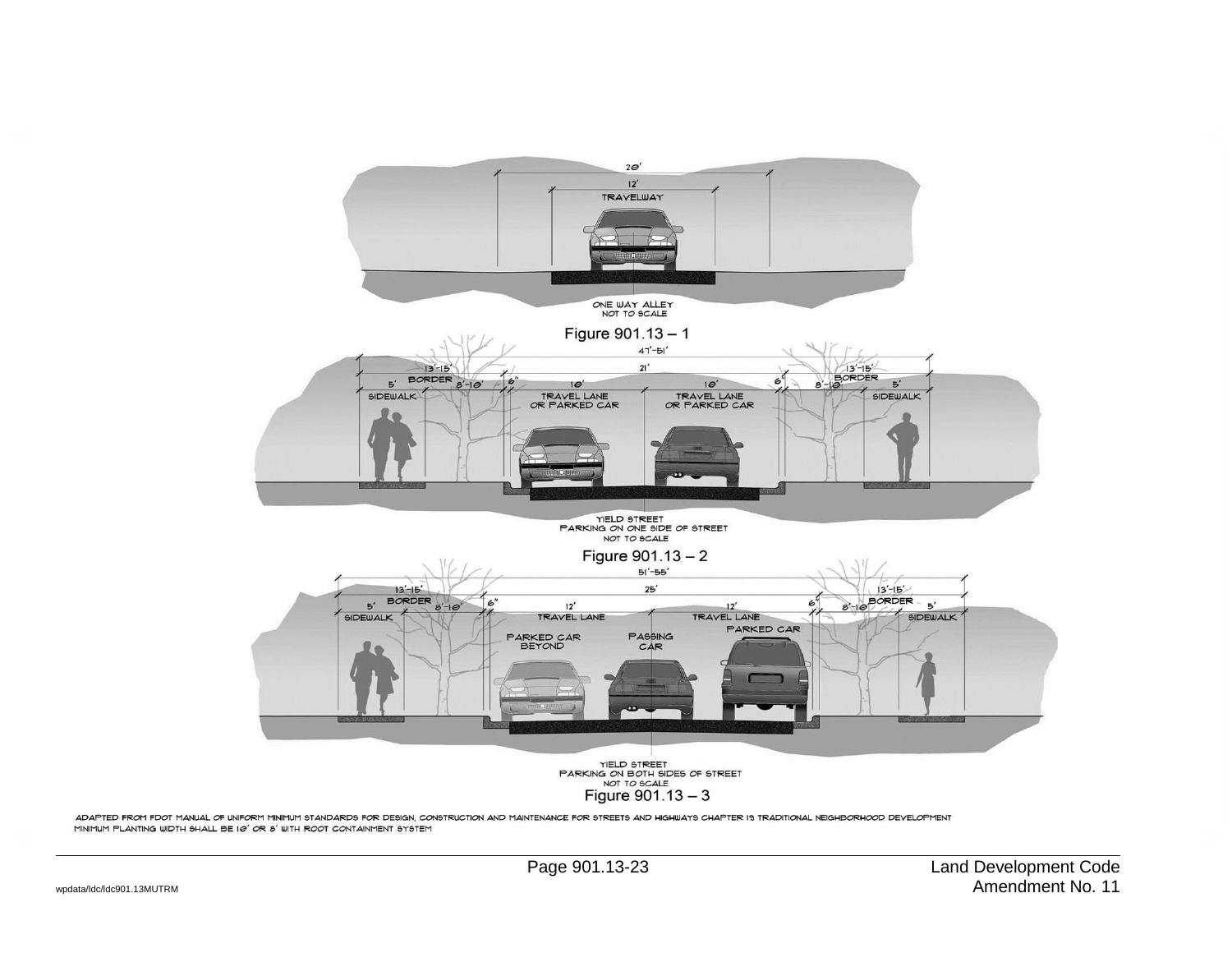

Figure  $901.13 - 4$ 



ADAPTED FROM FDOT MANUAL OF UNFORM MINIMUM STANDARDS FOR DESIGN, CONSTRUCTION AND MAINTENANCE FOR STREETS AND HIGHWAYS CHAPTER IS TRADITIONAL NEIGHBORHOOD DEVELOPMENT MINIMUM PLANTING WIDTH SHALL BE 10' OR 8' WITH ROOT CONTAINMENT SYSTEM